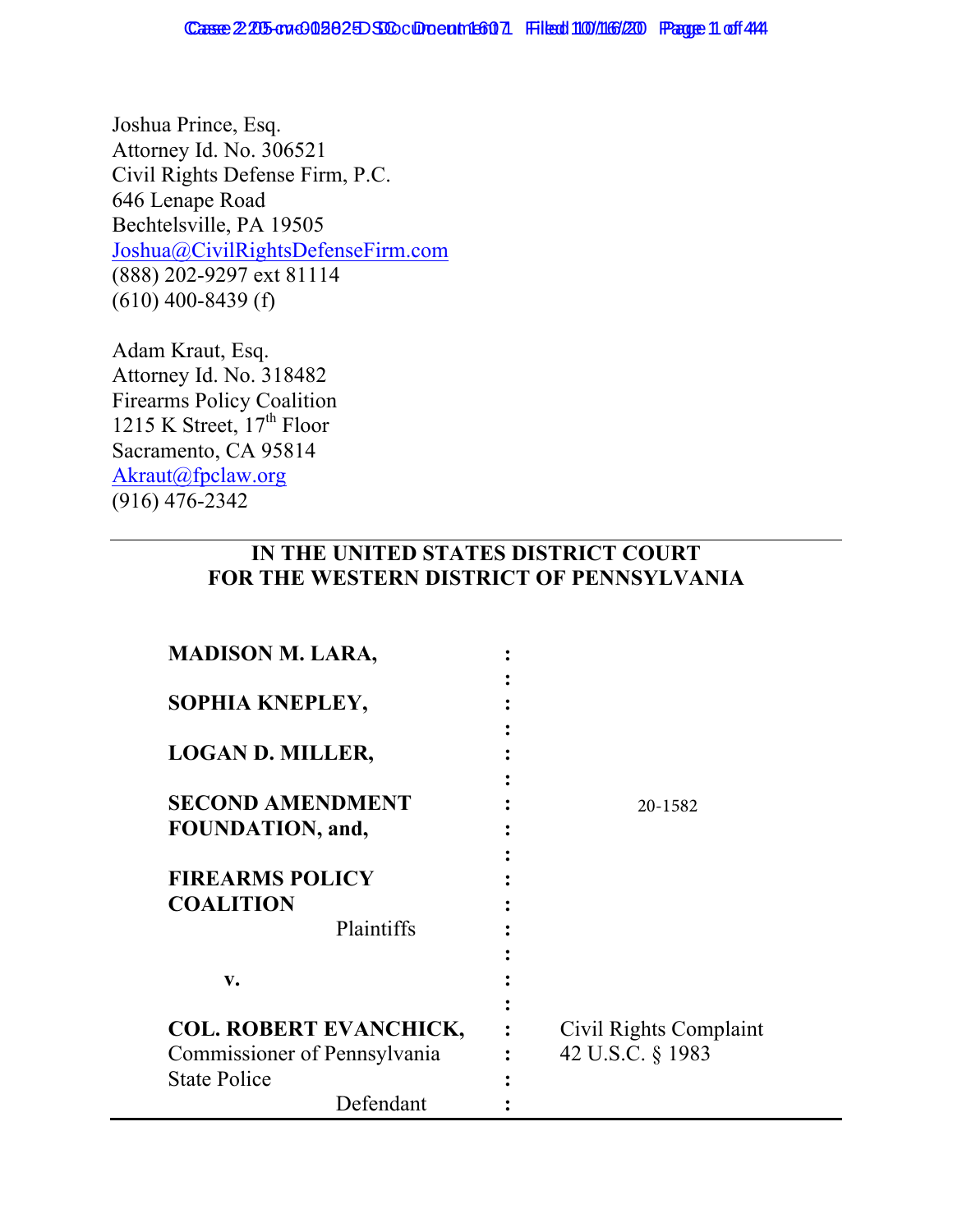#### **COMPLAINT**

COME NOW Plaintiffs Madison Lara, Sophia Knepley, Logan Miller, Second Amendment Foundation, and Firearms Policy Coalition, on behalf of themselves and those similarly situated, by and through their attorneys, Joshua Prince of Civil Rights Defense Firm, P.C., and Adam Kraut of Firearms Policy Coalition, and complain of Defendant Robert Evanchick as follows:

#### **INTRODUCTION**

- 1. This is an action to uphold Plaintiffs', and those who are similarly situated, right to keep and bear arms as guaranteed by the Second Amendment to the United States Constitution. This right "guarantee[s] the individual right to possess and carry" firearms and "elevates above all other interests the right of law-abiding, responsible citizens to use arms in defense of hearth and home." *D.C. v. Heller,* 554 U.S. 570, 635 (2008).
- 2. In *Heller*, the U.S. Supreme Court defined "bear arms" as to "wear, bear, or carry ... upon the person or in the clothing or in a pocket, for the purpose ... of being armed and ready for offensive or defensive action in a case of conflict with another person." *Id*. at 584.
- 3. In *McDonald v. City of Chicago*, 561 U.S. 742, 750, 791 (2010), the Supreme Court confirmed that the rights protected by the Second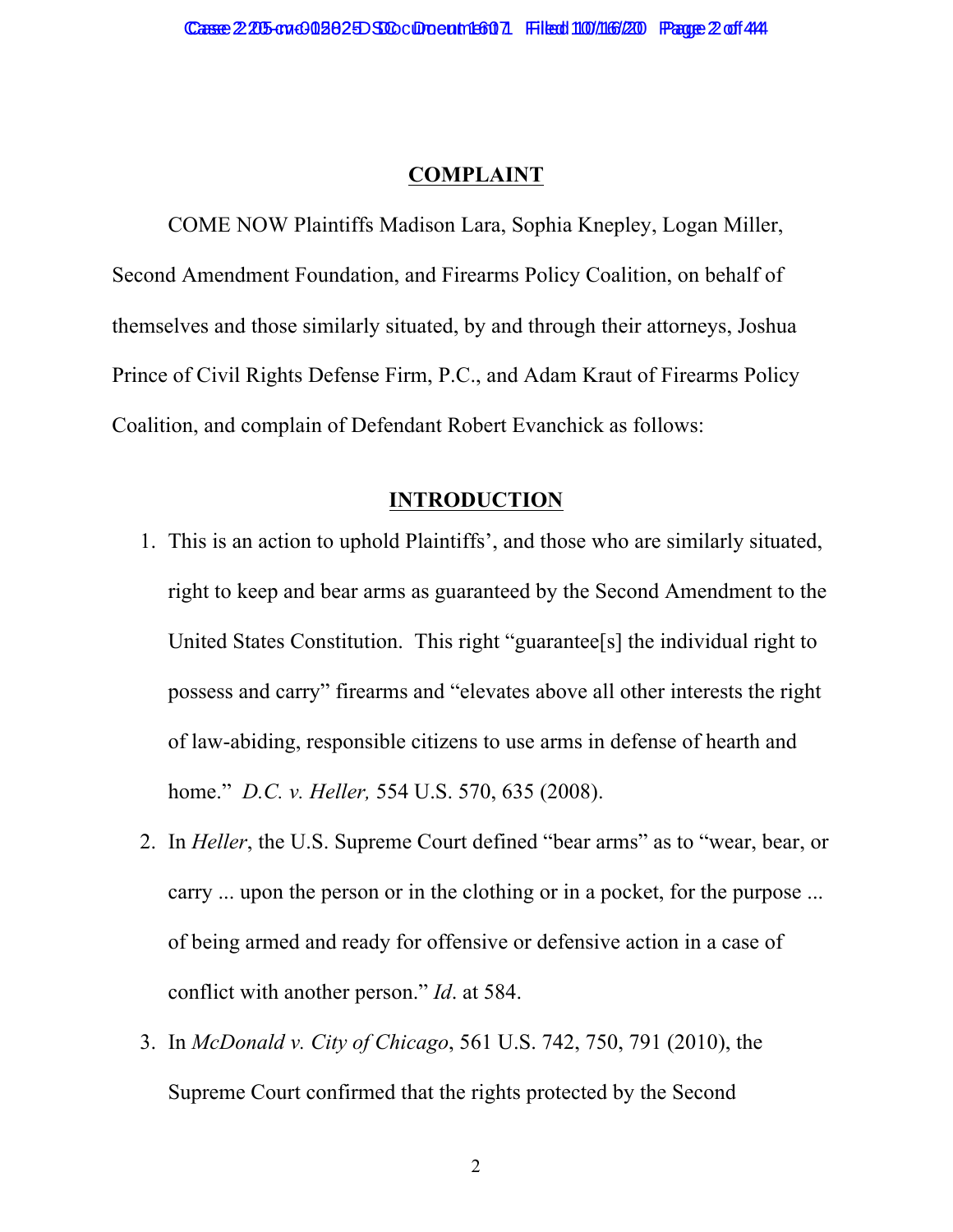Amendment are "among those fundamental rights necessary to our system of ordered liberty," and held that the Second Amendment is incorporated as applicable to the states through the Fourteenth Amendment. The "right to keep and bear arms is a privilege of American citizenship that applies to the States through the Fourteenth Amendment's Privileges or Immunities Clause." *Id*. at 806 (Thomas, J., concurring).

- 4. "The very enumeration of the right [to keep and bear arms] takes out of the hands of government—even the Third Branch of Government—the power to decide on a case-by-case basis whether the right is really worth insisting upon." *Heller*, 554 U.S. at 634. "Constitutional rights are enshrined with the scope they were understood to have when the people adopted them, whether or not future legislatures or (yes) even future judges think that scope too broad." *Id*. at 634-35.
- 5. The "central" but not the only holding of the Supreme Court in *Heller* was "that the Second Amendment protects a personal right to keep and bear arms for lawful purposes, most notably for self-defense within the home." *McDonald*, 561 U.S. at 780. The Second Amendment also "guarantee[s] the individual right to possess and carry weapons in case of confrontation." *Heller*, 554 U.S. at 592.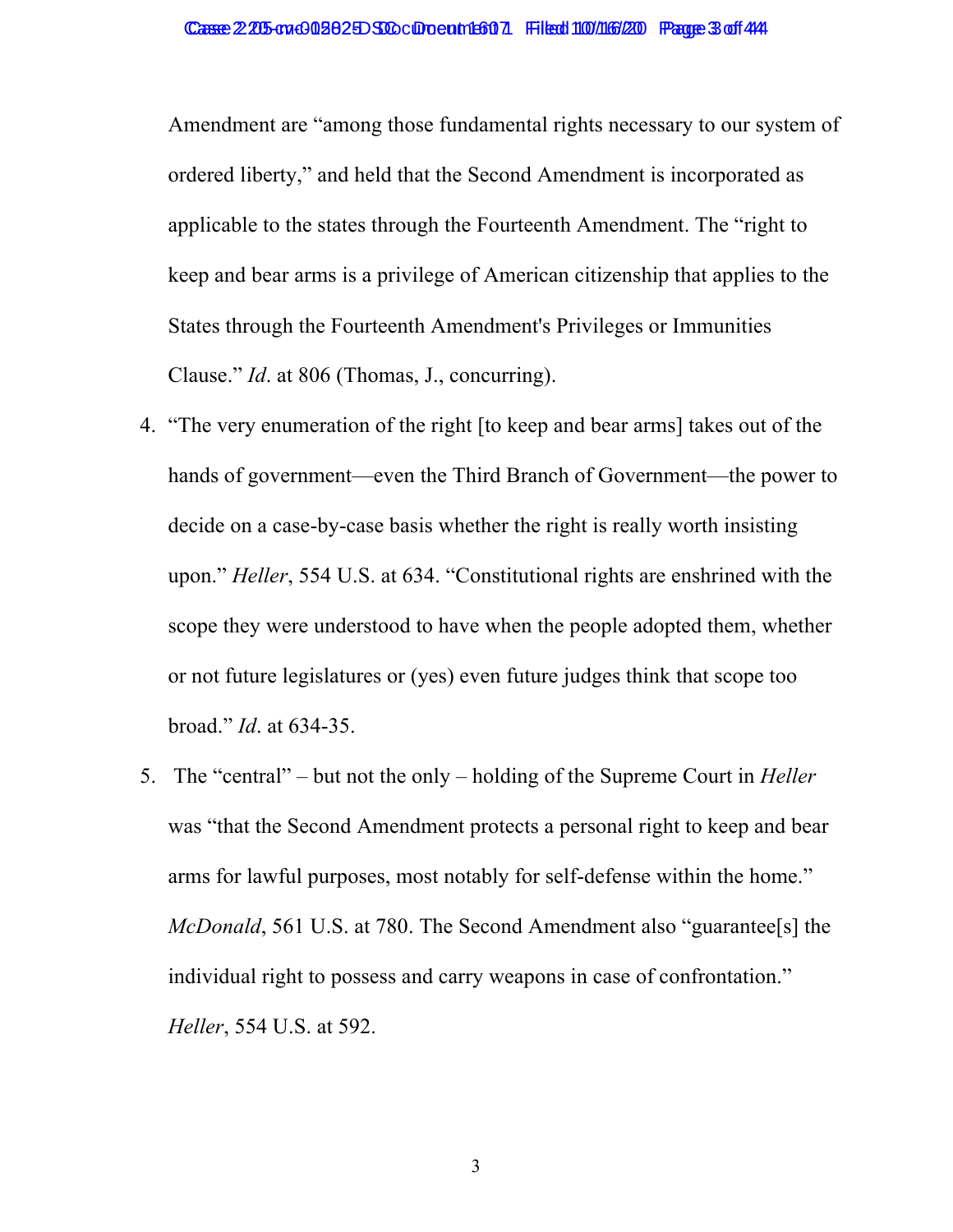- 6. This is particularly true when it comes to handguns, as the *Heller* Court has explicitly recognized the handgun as "the quintessential self-defense weapon" in the United States, and that a complete prohibition on their carry and use is necessarily invalid. *Id*. at 629.
- 7. Defendant has prohibited, absent a license to carry firearms, a particular class of persons, including Plaintiffs and those similarly situated, from carrying a firearm in their pockets for the purpose of being armed and ready for offensive or defensive action in case of conflict with another person, in direct violation of the Second and Fourteenth Amendments to the United States Constitution
- 8. Specifically, even though the U.S. Supreme Court in *Heller* declared that to "bear arms" includes the "carry [of a firearm] ... in a pocket, for the purpose ... of being armed and ready for offensive or defensive action in a case of conflict with another person," Plaintiffs and those similarly situated are required, pursuant to 18 Pa.C.S. § 6109, to obtain a license to carry firearms to be able to carry a firearm in their pockets for purposes of being armed and ready for offensive or defensive action in case of conflict with another person.
- 9. Defendant has likewise prohibited a particular class of persons, including Plaintiffs and those similarly situated, from transporting firearms, unless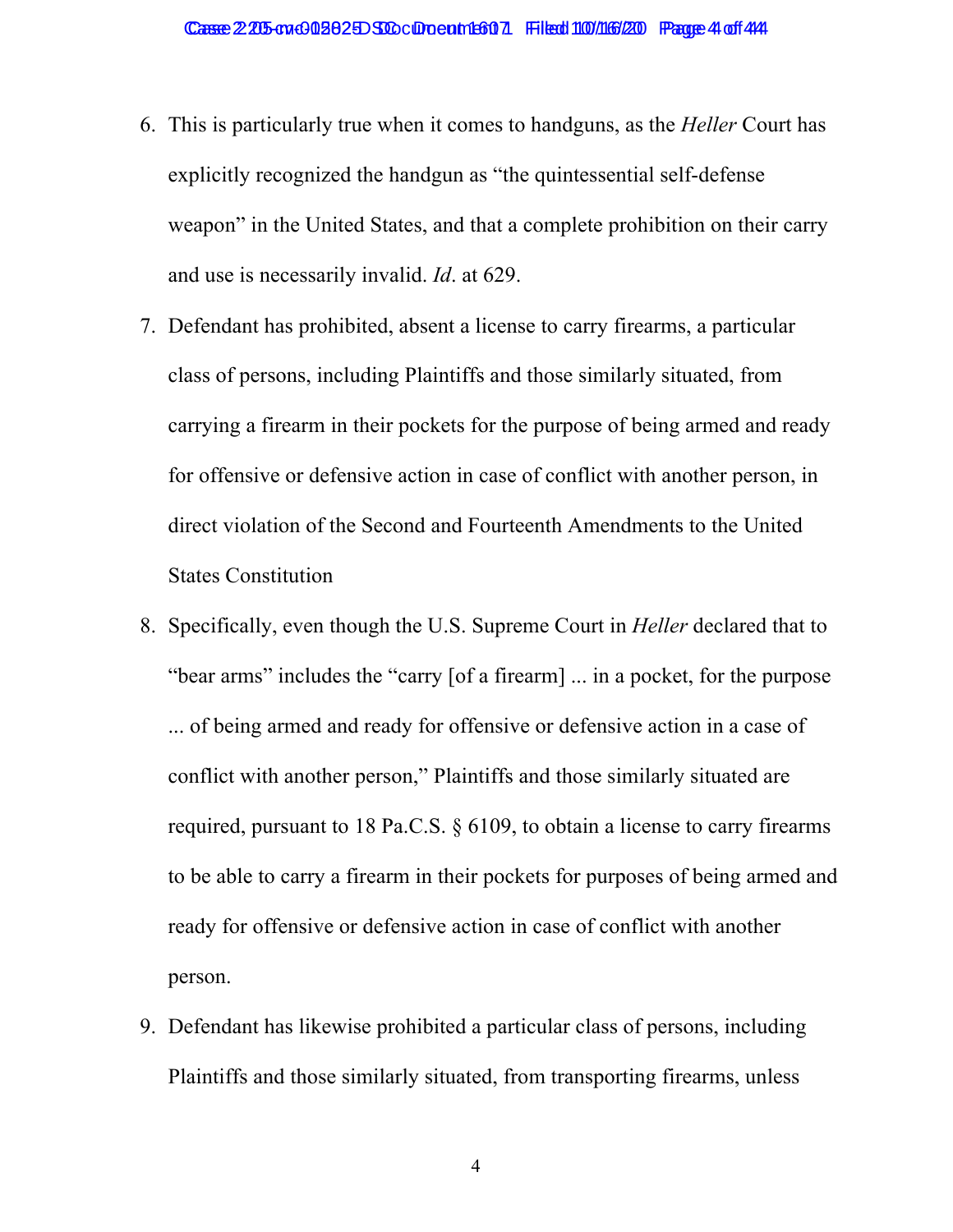going directly to and directly back from very limited locations, as specified in 18 Pa.C.S. § 6106, in direct violation of the Second and Fourteenth Amendments to the United States Constitution.

- 10. Although Section 6106(a) provides an exception, where an individual has obtained a license to carry firearms pursuant to 18 Pa.C.S. § 6109, Defendant has likewise prohibited a particular class of persons, including Plaintiffs Lara, Knepley, and Miller, along with those who are similarly situated, from obtaining a license to carry firearms, in direct violation of the Second and Fourteenth Amendments to the United States Constitution.
- 11. Throughout American history, arms carrying was a right available to all peaceable citizens. Sometimes, it was even a duty. *See e.g.*, David B. Kopel & Joseph G.S. Greenlee, *The Second Amendment Rights of Young Adults*, 43 S. Ill. U. L.J. 495, 573–577, 587 (2019) (listing statutes requiring arms carrying by members of the general public to travel, work in the fields, work on roads and bridges, attend church, and attend court).
- 12. Moreover, young adults between 18 and 21 were fully protected by the Second Amendment at the time of its ratification. Hundreds of statutes from the colonial and founding eras required 18-to-20-year-olds to keep and bear arms. *See generally id.*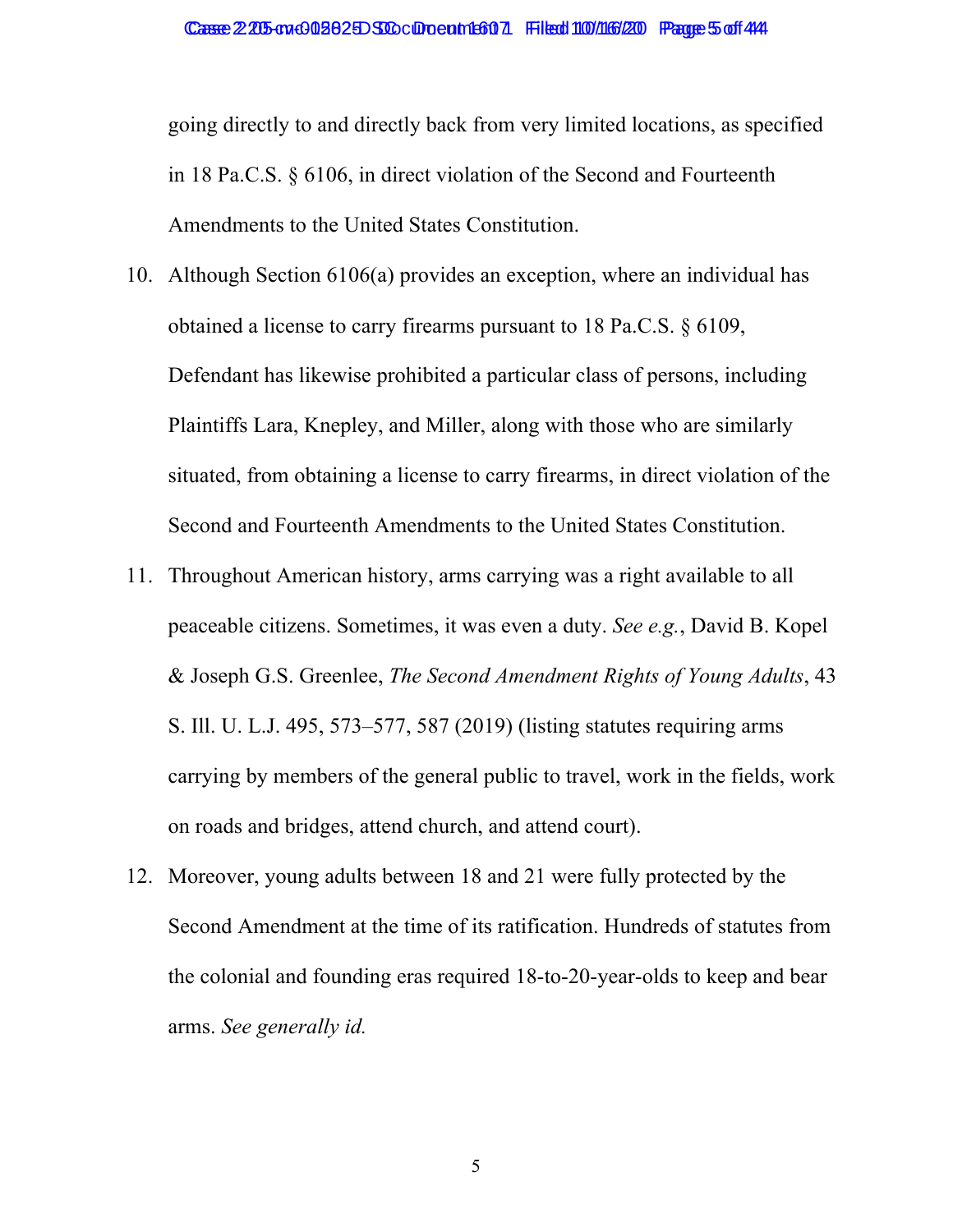- 13. Only dangerous persons have historically been deprived of the right to bear arms. Peaceable persons have always been free to carry arms for selfdefense and other lawful purposes. The tradition of disarming violent and dangerous persons was practiced from medieval England through mid-20th century America, but there is no tradition of disarming nonviolent people like Plaintiffs Lara, Knepley, and Miller. *See generally* Joseph G.S. Greenlee, *The Historical Justification for Prohibiting Dangerous Persons from Possessing Arms*, 20 WYO. L. REV. 249 (2020).
- 14. Specifically, even though the U.S. Supreme Court in *Heller* declared that to "bear arms" includes the "carry [of a firearm] ... in a pocket, for the purpose ... of being armed and ready for offensive or defensive action in a case of conflict with another person," Plaintiffs Lara, Knepley, and Miller, as well as those similarly situated, are precluded, pursuant to Section 6109(b), from obtaining a license to carry firearms – which is required by the Defendant so that they may carry a firearm in their pocket – as although they are all over the age of eighteen, they are under the age of twenty-one.
- 15. Furthermore, a violation of Section 6106(a) is either a misdemeanor of the first degree or a felony of the third degree, for which a conviction of either would prohibit the Plaintiffs, and those similarly situated, from being able to

6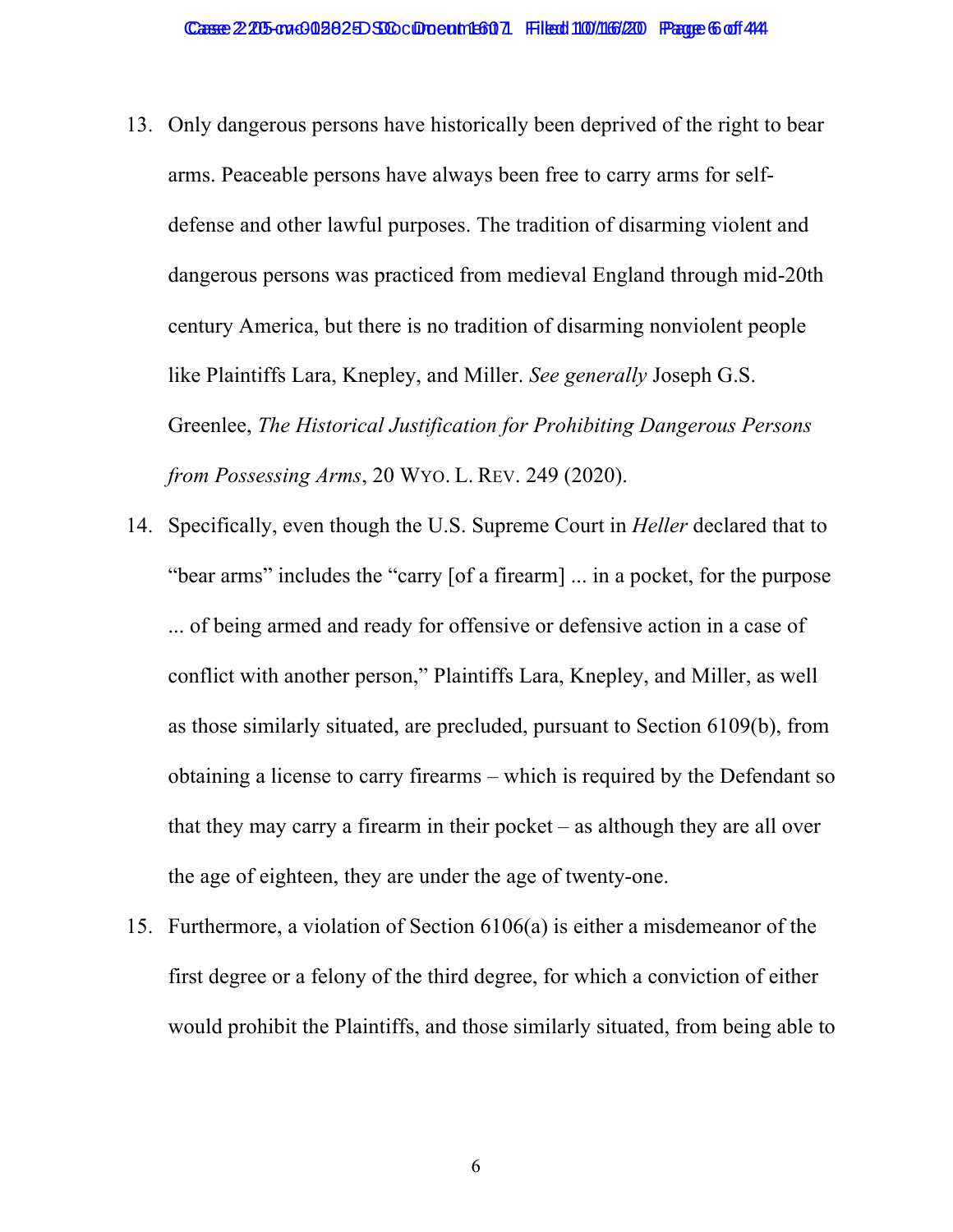purchase, possess, and utilize firearms and ammunition, pursuant to 18 U.S.C.  $\frac{6}{922(g)(1)}$ .

- 16. 18 Pa.C.S. § 6107 prohibits the "carry[ing of] a firearm upon the public streets or upon any public property during an emergency proclaimed by a State or municipal governmental executive." As Pennsylvania has been under a constant state of emergency, proclaimed by Governor Tom Wolf, since January 10, 2018,  $<sup>1</sup>$  as well as, an additional state of emergency,</sup> proclaimed by Governor Tom Wolf, related to COVID-19 since March 6,  $2020$ , Section 6107 additionally and currently restricts the Plaintiffs, and those similarly situated, from transporting or carrying firearms – even for purposes of self-defense – upon the public streets and public property, except for the limitedly allowed locations as specified in Section 6106(b), in direct violation of the Second and Fourteenth Amendments to the United States Constitution, as held by the U.S. Supreme Court in *Heller* and *McDonald*.
- 17. Furthermore, while Section  $6107(a)(1)$  exempts those who are "[a]ctively engaged in defense of that person's life or property from peril or threat," by

<u> 1989 - Johann Stein, fransk politik (d. 1989)</u> <sup>1</sup> *See*, https://www.governor.pa.gov/newsroom/governor-wolf-declares-heroin-andopioid-epidemic-a-statewide-disaster-emergency; https://www.governor.pa.gov/newsroom/gov-wolf-signs-8th-opioid-disasterdeclaration-renewal-vows-continued-concerted-efforts.<br><sup>2</sup> *See*, https://www.governor.pa.gov/newsroom/gov-wolf-signs-covid-19-disaster-

declaration-to-provide-increased-support-for-state-response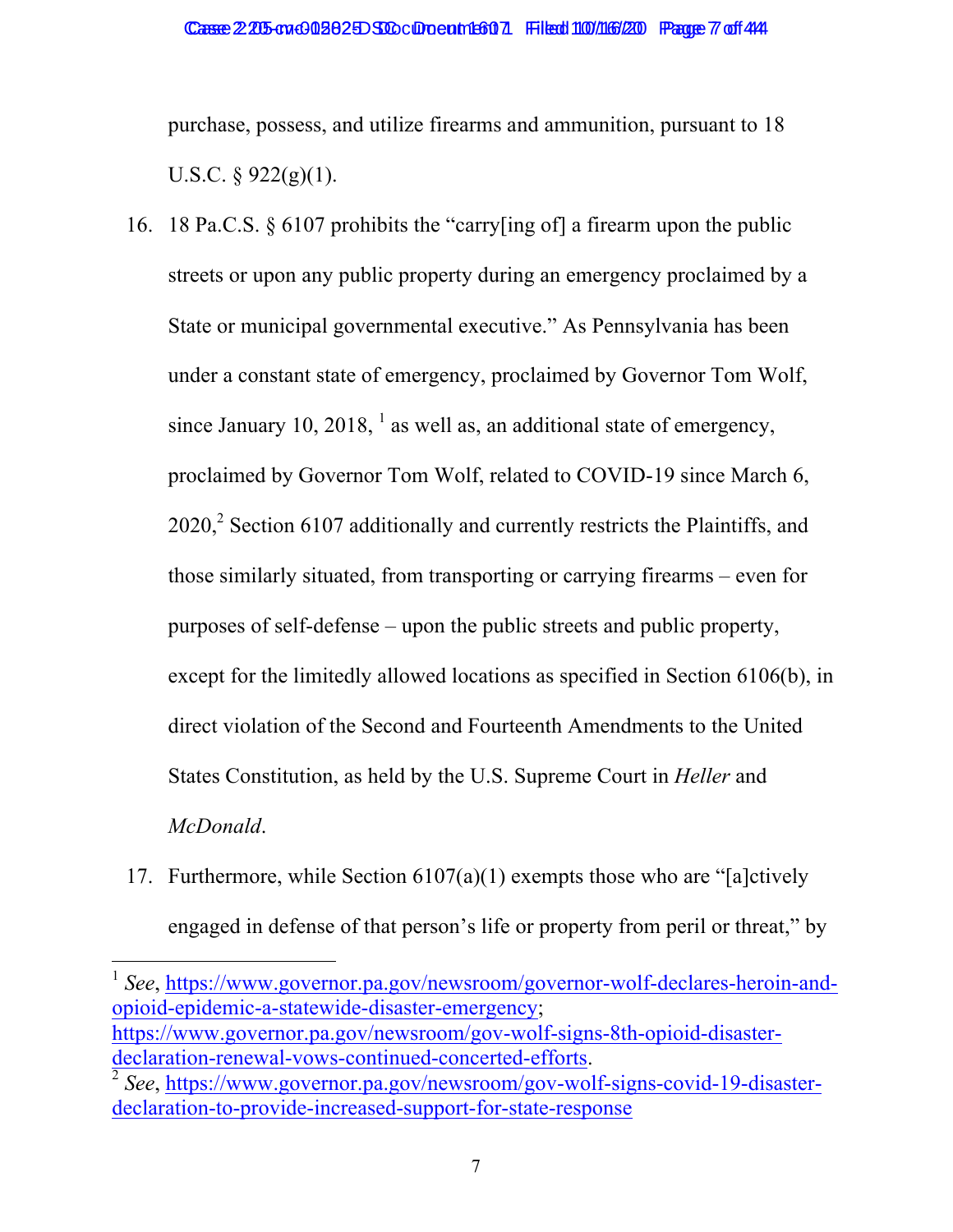merely carrying a firearm for purposes of self-defense, an individual is not actively engaged in defense of their life or property and therefore precluded from having a firearm for the purposes of self-defense when outside their home or business.

- 18. A violation of Section 6107, pursuant to 18 Pa.C.S. § 6119, is a misdemeanor of the first degree, for which a conviction would prohibit the Plaintiffs, and those similarly situated, from being able to purchase, possess, and utilize firearms and ammunition, pursuant to  $18 \text{ U.S.C.}$  §  $922(g)(1)$ .
- 19. The current restrictions found in Sections 6106, 6107, and 6109 infringe upon the individual's right to keep and bear arms, as they arbitrarily deny entire classes of persons in direct defiance of *Heller* and without regard to the particular circumstances of those individuals.

#### **PARTIES**

20. Plaintiff Madison M. Lara, ["Ms. Lara"] is a natural person, over the age of eighteen but under the age of twenty-one, a citizen of Verona, Pennsylvania and the United States, and a member of Firearms Policy Coalition. Ms. Lara has never been charged with nor convicted of any misdemeanor or felony offense. <sup>3</sup> It is Ms. Lara's present intention and desire to procure a license to carry firearms and to be able to lawfully transport firearms and/or carry a

<sup>&</sup>lt;sup>3</sup> See, Pennsylvania State Police background check, attached hereto and incorporated herein as Exhibit A.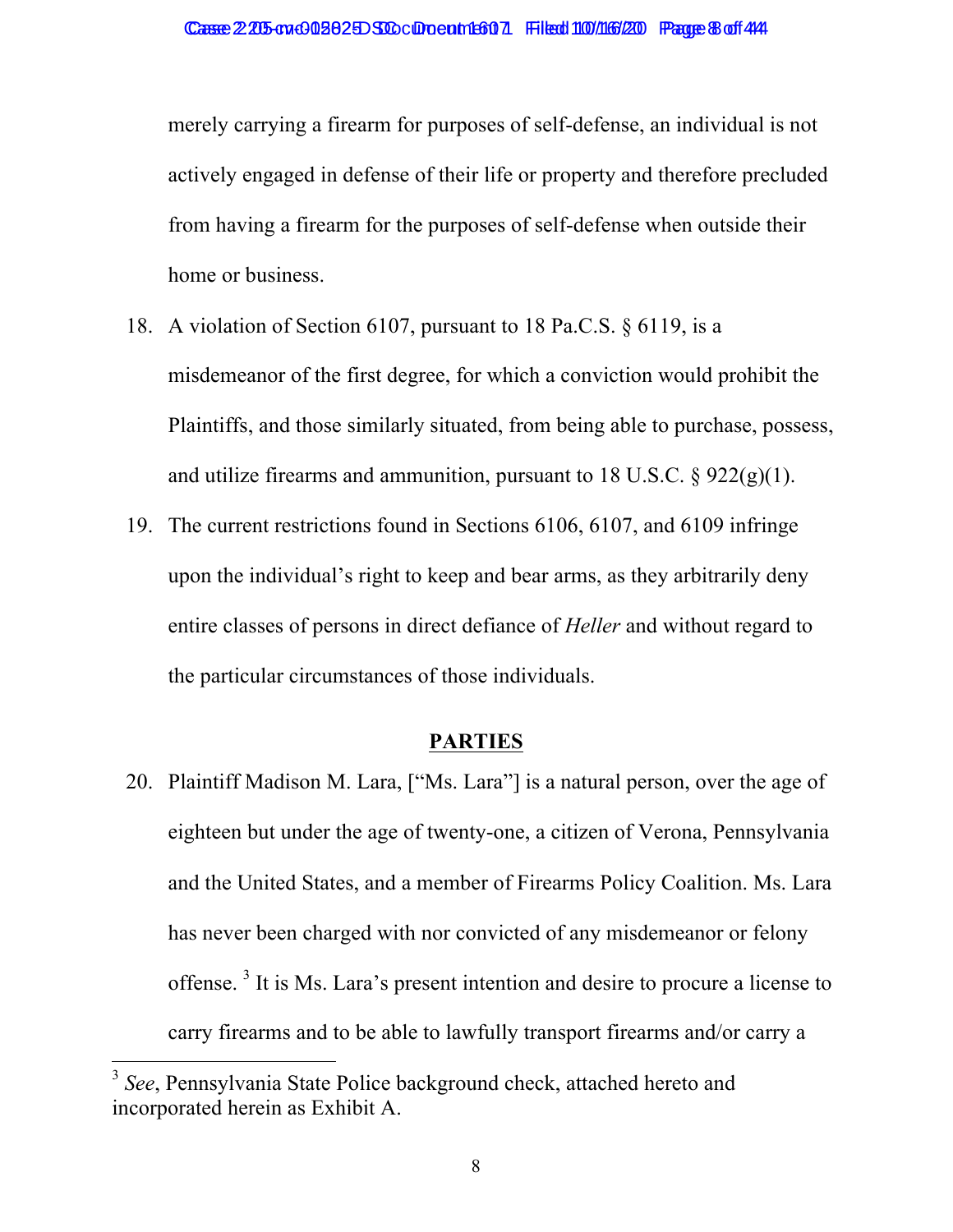firearm, including for purposes of self-defense, without violating the law. As a result of Defendant's active enforcement of Section 6109(b), she is precluded from obtaining a license to carry firearms and therefore is subject to the transportation and carry restrictions specified in Sections 6106 and 6107, for which Defendant is also actively enforcing; thereby, *inter alia*, precluding her from carrying a firearm for purposes of self-defense.

21. Plaintiff Logan Miller, ["Mr. Miller"] is a natural person, over the age of eighteen but under the age of twenty-one, a citizen of Boyertown, Pennsylvania and the United States, and a member of Firearms Policy Coalition. Mr. Miller has never been charged with nor convicted of any misdemeanor or felony offense. <sup>4</sup> It is Mr. Miller's present intention and desire to procure a license to carry firearms and to be able to lawfully transport firearms and/or carry a firearm, including for purposes of selfdefense, without violating the law. As a result of Defendant's active enforcement of Section 6109(b), he is precluded from obtaining a license to carry firearms and therefore is subject to the transportation and carry restrictions specified in Sections 6106 and 6107, for which Defendant is also actively enforcing; thereby, *inter alia*, precluding him from carrying a firearm for purposes of self-defense.

<sup>4</sup> *See*, Pennsylvania State Police background check, attached hereto and incorporated herein as Exhibit B.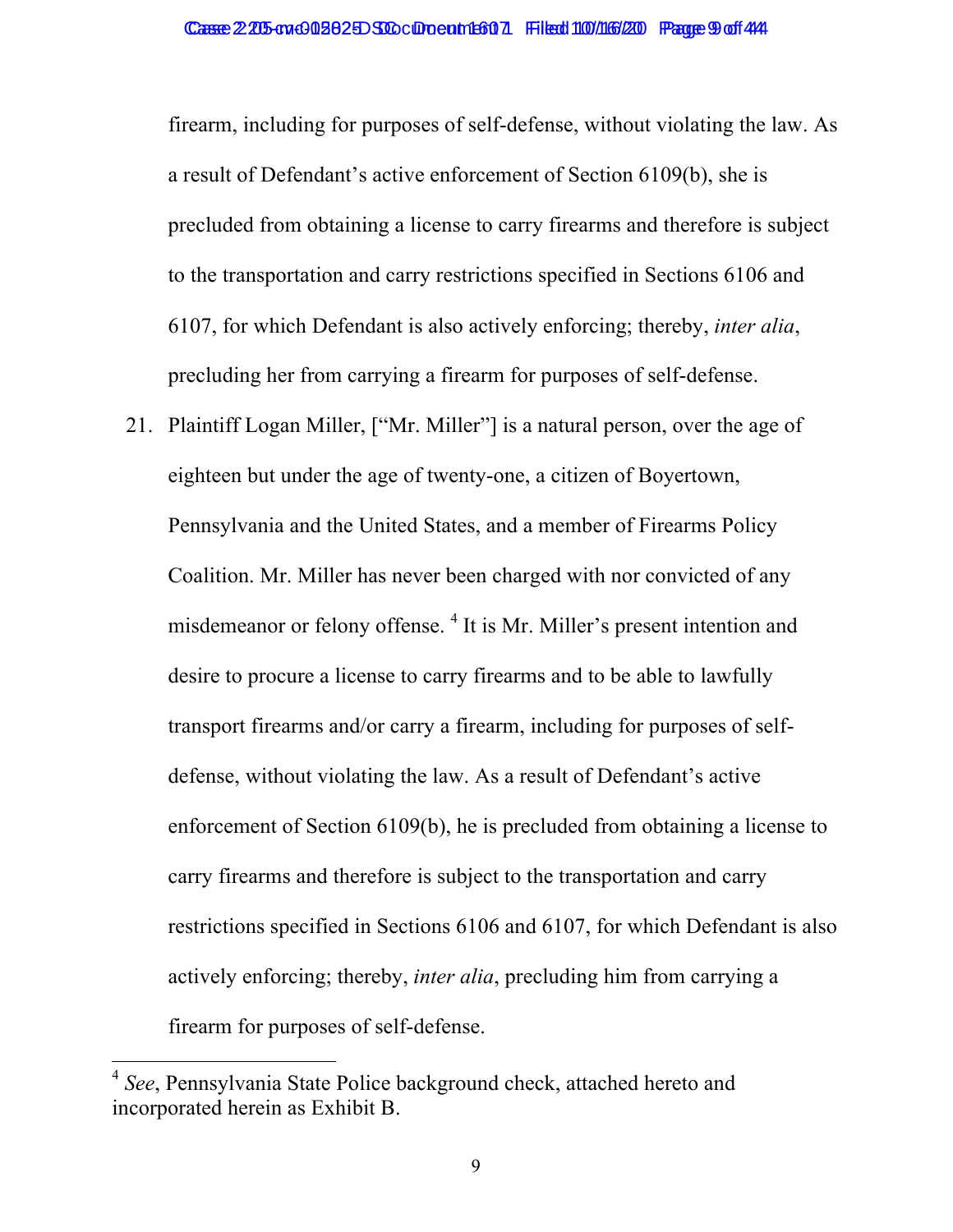- 22. Plaintiff Sophia Knepley, ["Ms. Knepley"] is a natural person, over the age of eighteen but under the age of twenty-one, a citizen of Denver, Pennsylvania and the United States, and a member of Firearms Policy Coalition. Ms. Knepley has never been charged with nor convicted of any misdemeanor or felony offense.<sup>5</sup> It is Ms. Knepley's present intention and desire to procure a license to carry firearms and to be able to lawfully transport firearms and carry a firearm, including for purposes of for selfdefense, without violating the law. As a result of Defendant's active enforcement of Section 6109(b), she is precluded from obtaining a license to carry firearms and therefore is subject to the transportation and carry restrictions specified in Sections 6106 and 6107, for which Defendant is also actively enforcing; thereby, *inter alia*, precluding her from carrying a firearm for purposes of self-defense.
- 23. Plaintiff Second Amendment Foundation ["SAF"] is a nonprofit educational foundation incorporated under the laws of Washington with its principal place of business in Bellevue, Washington. SAF seeks to preserve the effectiveness of the Second Amendment through education, research, publishing, and legal action programs focused on the Constitutional right to possess firearms, and the consequences of gun control. SAF has over

<sup>5</sup> *See*, Pennsylvania State Police background check, attached hereto and incorporated herein as Exhibit C.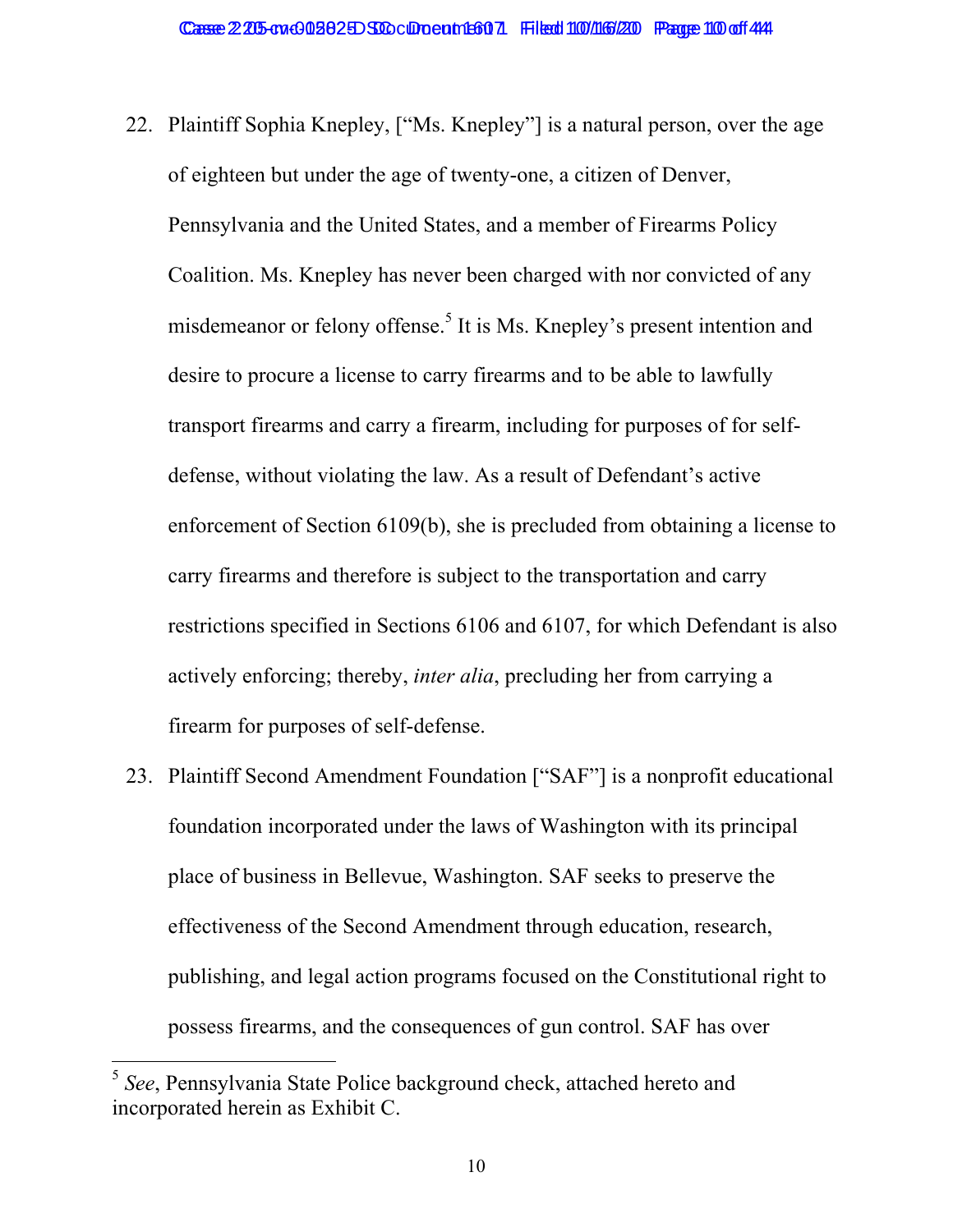650,000 members and supporters nationwide, including thousands of members in Pennsylvania. SAF brings this action on behalf of itself and its members, including the named Plaintiffs herein.

24. Plaintiff Firearms Policy Coalition Firearms Policy Coalition, Inc. ["FPC"] is a 501(c)(4) non-profit organization incorporated under the laws of Delaware with its principal place of business in Sacramento, California. The purposes of FPC include defending and promoting the People's rights especially the fundamental, individual Second Amendment right to keep and bear arms—advancing individual liberty, and restoring freedom. FPC serves its members and the public through legislative advocacy, grassroots advocacy, litigation and legal efforts, research, education, outreach, and other programs. FPC's members reside both within and outside Pennsylvania. FPC represents its members and supporters—who include gun owners, prospective gun owners, licensed firearm retailers, and others—and brings this action on behalf of itself, its members, including the named Plaintiffs herein, supporters who possess all the indicia of membership, and similarly situated members of the public. FPC's members and supporters have been adversely and directly harmed by Defendant's enforcement of the laws, regulations, policies, practices, and customs challenged herein. FPC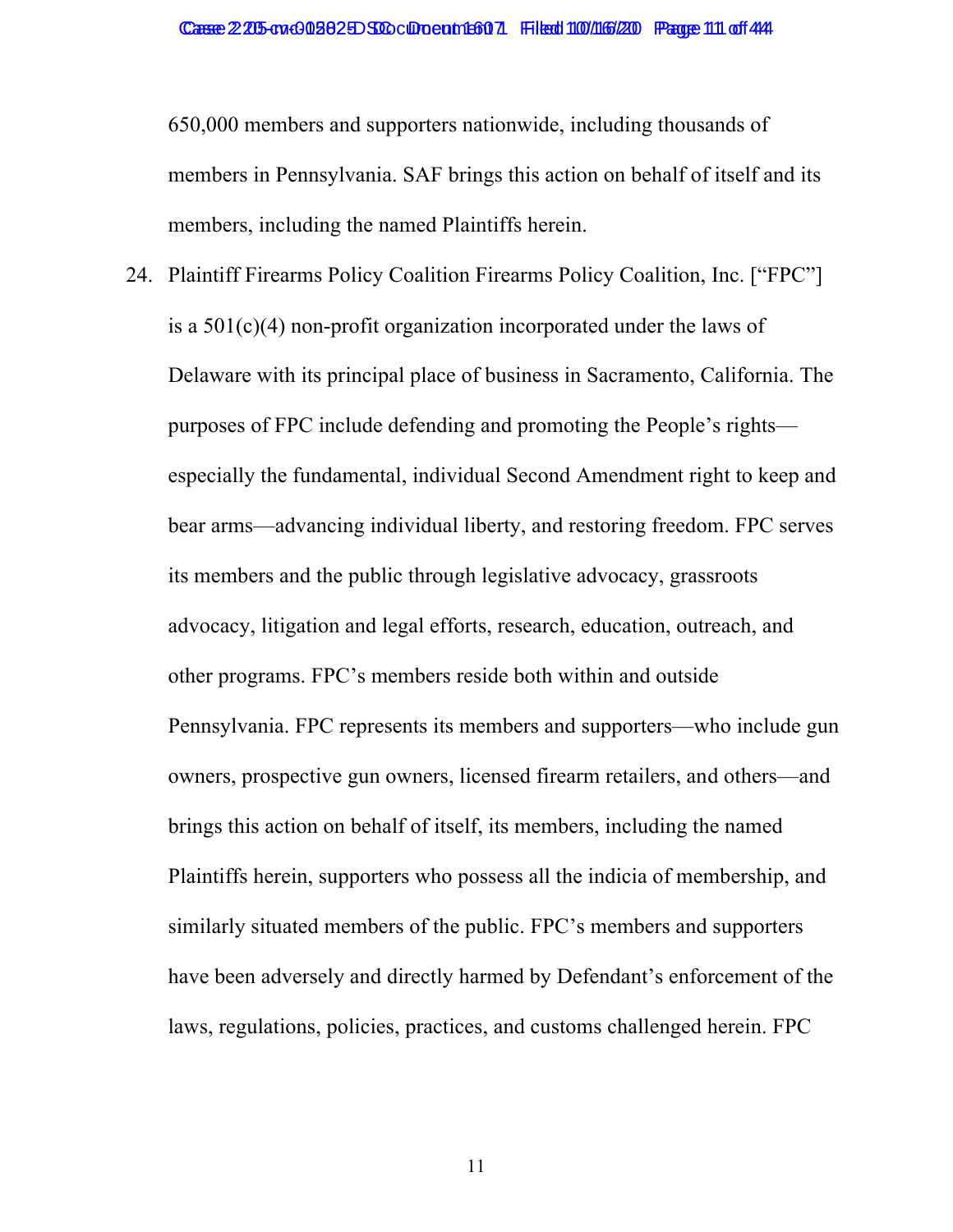has expended and diverted resources because of the Defendant's enforcement and resultant policies, practices, and customs challenged herein.

25. Defendant Colonel Robert Evanchick ["Col. Evanchick", "Commissioner", or "Defendant"] is the head and Commissioner of the Pennsylvania State Police ["PSP'], and sued in that official capacity. As Commissioner of the PSP, Col. Evanchick, in addition to being responsible for assisting the Pennsylvania Governor in enforcing the laws of the Commonwealth of Pennsylvania, is responsible for the implementation, execution, and administration of the laws, regulations, customs, practices, and policies of the PSP and the Commonwealth, *inter alia*, in relation to the Uniform Firearms Act, 18 Pa.C.S. § 6101, *et seq*. and the Pennsylvania Instant Check System. As Commissioner of the PSP, Col. Evanchick is presently enforcing the laws, regulations, customs, practices, and policies complained of in this action.

## **JURISDICTION AND VENUE**

- 26. This Court has jurisdiction pursuant to 28 U.S.C. §§ 1331, 1343, which confer original jurisdiction on federal district courts to hear suits alleging the violation of rights and privileges under the United States Constitution.
- 27. This action for violation of Plaintiffs' constitutional rights is brought under 42 U.S.C. § 1983 and seeks declaratory and injunctive relief pursuant to 28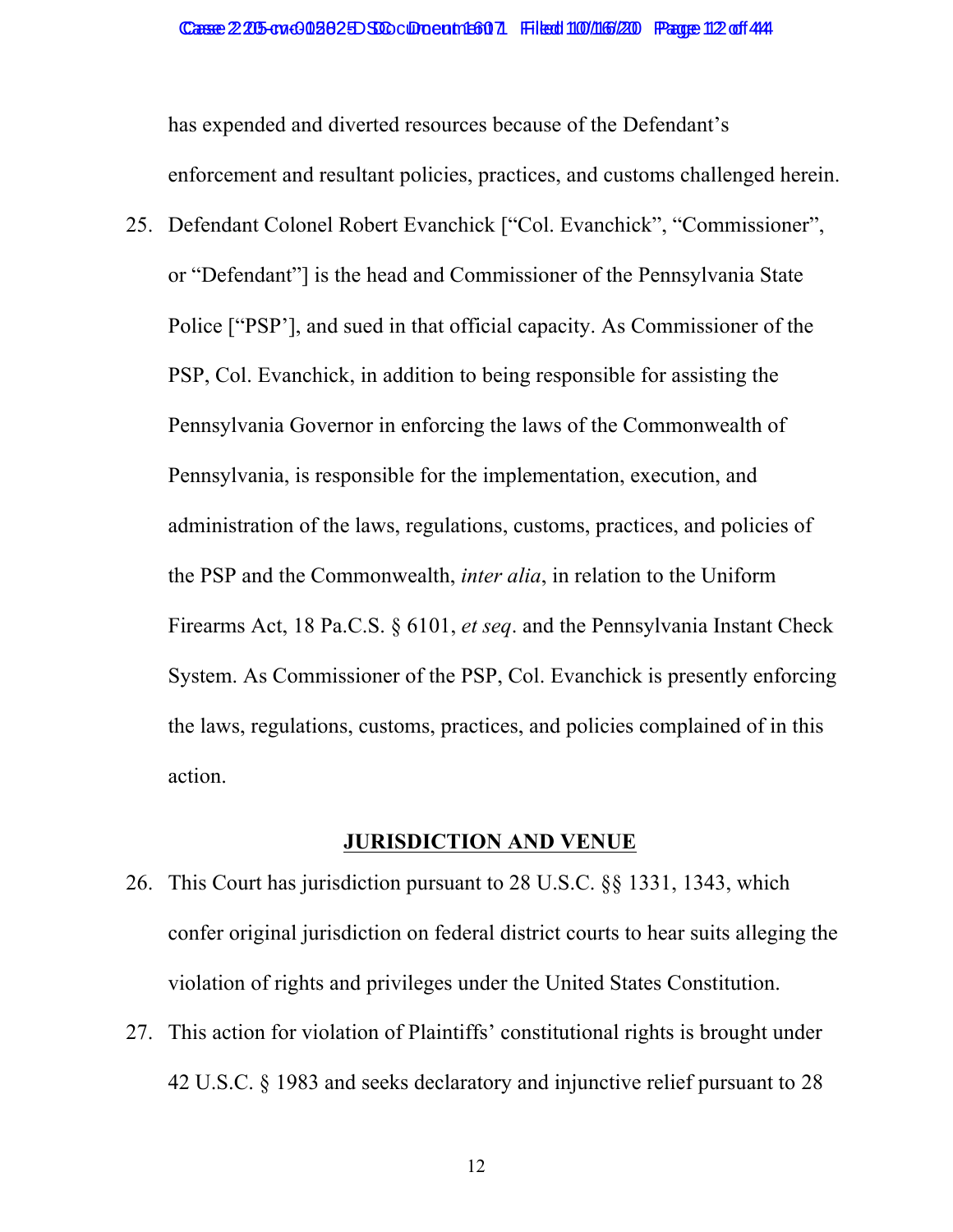U.S.C. §§ 2201 and 2202, as well as attorneys' fees pursuant to 42 U.S.C. § 1988.

28. Venue is proper in this district pursuant to 28 U.S.C. § 1391(b), as a substantial part of the events and omissions giving rise to Plaintiffs' claims occurred in the Western District of Pennsylvania.

# **STATEMENT OF FACTS RELATING TO PLAINTIFF MADISON R. LARA**

- 29. The foregoing paragraphs are incorporated herein as if set forth in full.
- 30. Ms. Lara:
	- a. Is a United States citizen;
	- b. Is over the age of 18 but under the age of 21;
	- c. Is not under indictment;
	- d. Has never been convicted of a felony or misdemeanor crime of domestic violence;
	- e. Has never been convicted of a crime punishable by more than one (1) year;
	- f. Is not a fugitive from justice;
	- g. Is not an unlawful user of, or addicted to, any controlled substance;
	- h. Has not been adjudicated a mental defective or been committed to a mental institution;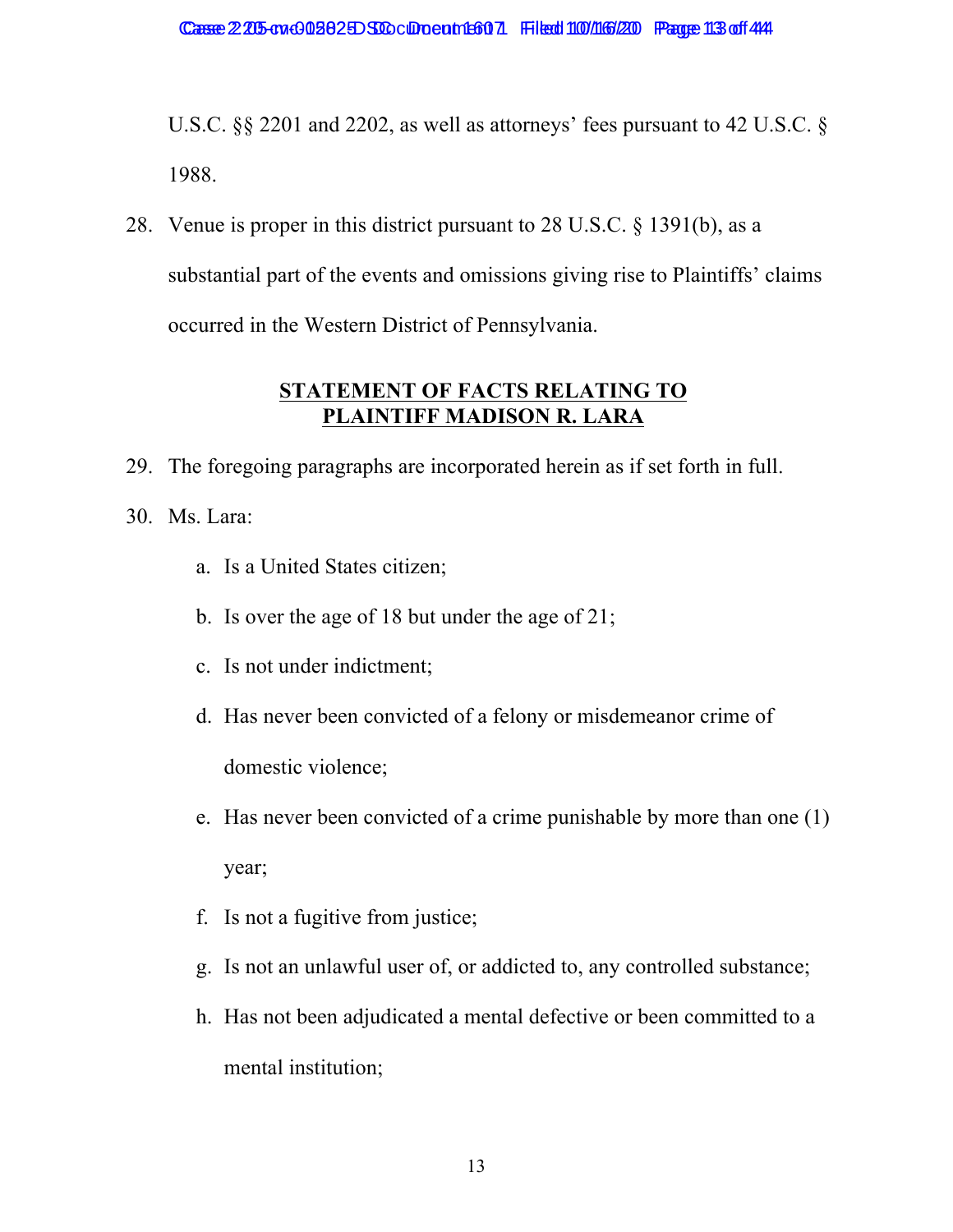- i. Has not been discharged from the Armed Forces under dishonorable conditions;
- j. Has never renounced her citizenship; and,
- k. Is not the subject of a restraining order relating to an intimate partner.
- 31. Ms. Lara lawfully owns a rifle and handgun.
- 32. It is Ms. Lara's present intention and desire to procure a license to carry firearms in order to be able to lawfully transport firearms without violating the law and to lawfully carry a firearm for self-defense of herself and her family.
- 33. Ms. Lara also desires to be able to lawfully transport all of her firearms within the Commonwealth, without restriction, including, but not limited to, being able to:
	- a. Transport an unloaded firearm on the public streets and public property.
	- b. With an unloaded firearm, stop for a bathroom breaks, food, coffee, or to pick up or drop off a friend, when going to or from:
		- i. A range;
		- ii. Target shooting;
		- iii. A place of purchase to his home or place of business;
		- iv. A place of repair, sale or appraisal;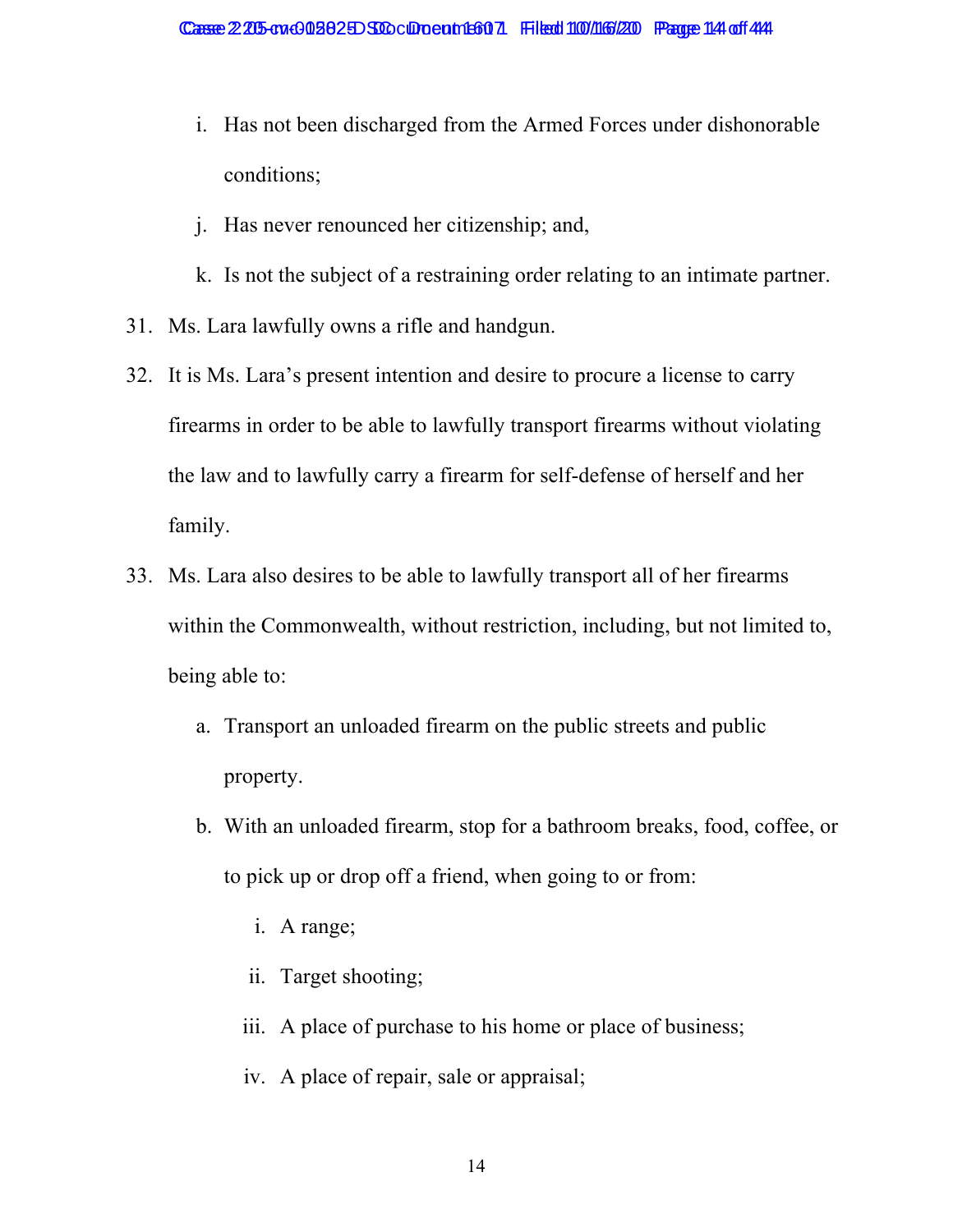- v. A place of abode or business to another; and,
- vi. A place where she desires to hunt.
- c. With an unloaded firearm, travel throughout the Commonwealth to and from lawful places, where she may otherwise lawfully possess and carry a firearm, including, but not limited to:
	- i. Friends' houses;
	- ii. Businesses; and,
	- iii. From a successful hunt to a business that processes/butchers the successfully taken game.
- d. Travel in a mode of transportation and carry on the public streets and public property throughout the Commonwealth a loaded firearm to protect herself and her family.
- 34. However, as a result of Defendant's active enforcement of Section 6109(b), Defendant is precluding Ms. Lara from obtaining a license to carry firearms and therefore subjecting Ms. Lara to the transportation and carry restrictions specified in Sections 6106 and 6107, for which Defendant is also actively enforcing, and which criminalizes Ms. Lara's desired conduct to lawfully transport and carry firearms to and from the aforementioned locations and activities, as well as, for purposes of self-defense.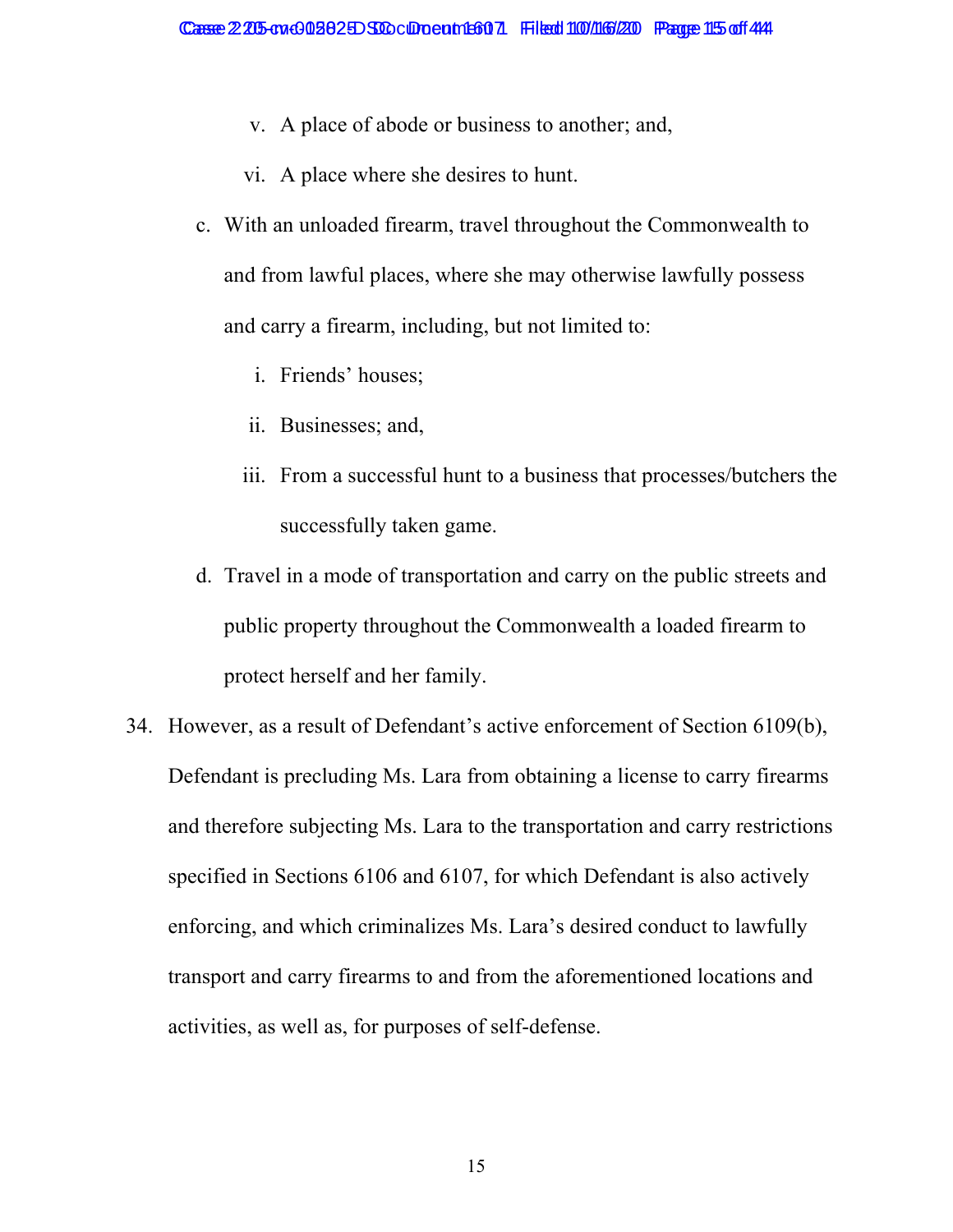- 35. As a result of Defendant's current enforcement of Sections 6106 and 6107, if Ms. Lara attempts any of the conduct specified in ¶ 33, *supra*, she will be subjected to felony of the third degree criminal charges, pursuant to Section  $6106(a)(1)$ .
- 36. Thus, although Ms. Lara can vote, serve on a jury, hold public office, marry and have children, sign legally binding contracts, join or potentially be drafted into the armed forces or called upon for federal and state militia service and even be held fully accountable before the law for criminal matters to the point of being executed (*see*, 18 U.S.C. § 3591), Defendant contends she should be barred, by operation of 18 Pa.C.S. § 6109(b), from obtaining a license to carry firearms and is therefore subjected to Sections 6106 and 6107, which restrict her right, in total, to lawfully transport firearms throughout this Commonwealth.
- 37. Ironically, pursuant to Pennsylvania's Uniform Firearms Act, 18 Pa.C.S. § 6101, *et seq*., 18-to-20-year-olds may be prosecuted for numerous firearmsrelated offenses and are thereby considered mature enough to be held fully accountable for their criminal actions; yet, Defendant contends that even the most law-abiding 18-to-20-year-olds are categorically too immature and irresponsible to transport and carry firearms, even though, they would,

16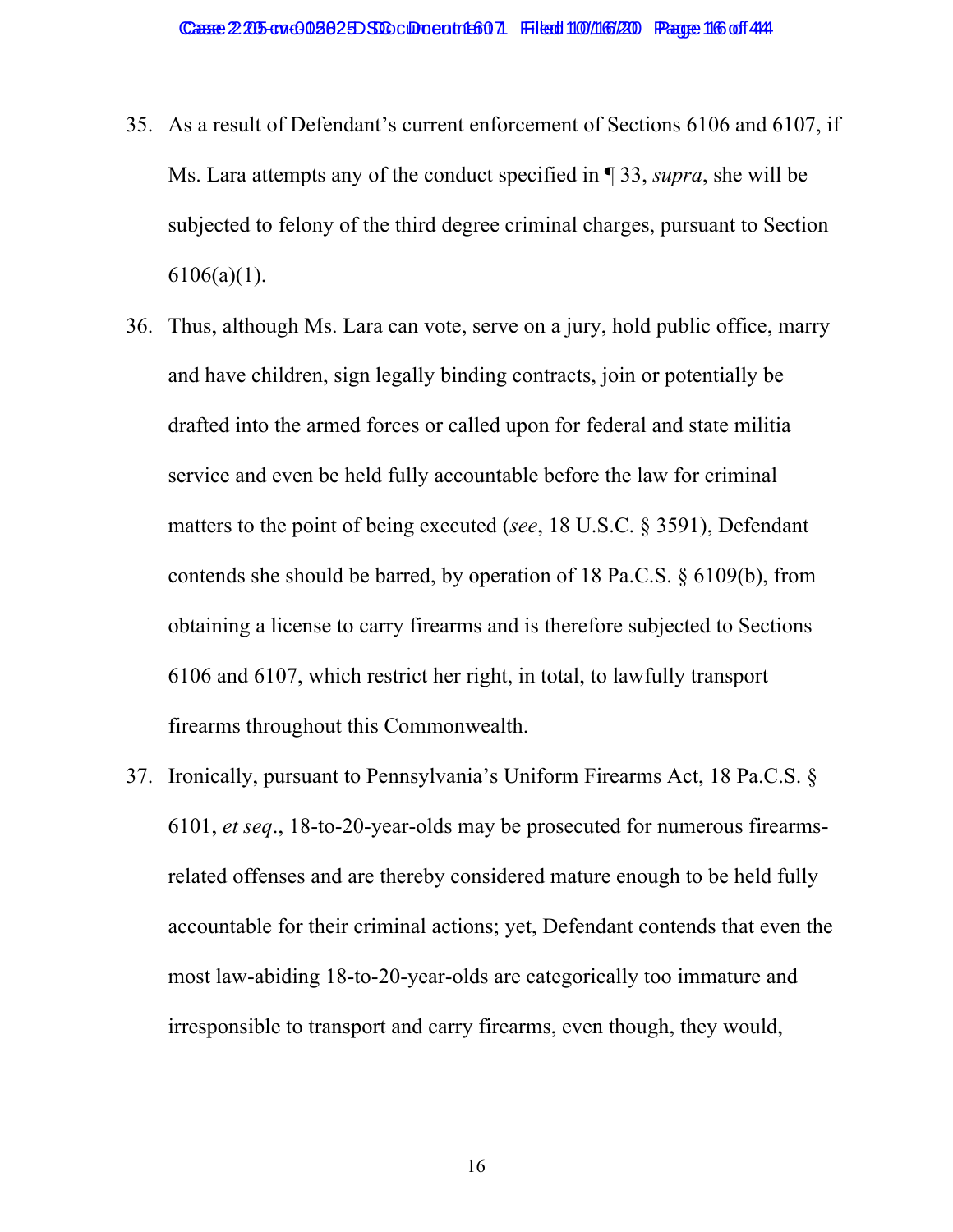overnight, become mature and responsible enough if they were to join the military.

- 38. Ms. Lara is a responsible, law-abiding, peaceable citizen with no history of violent behavior or other conduct that would suggest she poses any threat or danger.
- 39. Ms. Lara desires to obtain a license to carry firearms, so that she would be exempt from the restrictions imposed by Sections 6106 and 6107 and able to carry a loaded firearm for her self-defense and protection.
- 40. Ms. Lara has abstained from the conduct specified in ¶ 33 *supra*, for fear of arrest, prosecution, incarceration, and/or fine, pursuant to 18 Pa.C.S. §§ 6106, 6107, instigated and directed by Defendant, should she attempt the conduct specified in ¶ 33, *supra*.
- 41. Ms. Lara is unwilling to attempt the conduct specified in ¶ 33, *supra*, because doing so would subject her to arrest, prosecution, fine and incarceration, at Defendant's instigation and direction, for violating 18 Pa.C.S. §§ 6106, 6107.

## **STATEMENT OF FACTS RELATING TO PLAINTIFF LOGAN D. MILLER**

- 42. The foregoing paragraphs are incorporated herein as if set forth in full. 43. Mr. Miller:
	- a. Is a United States citizen;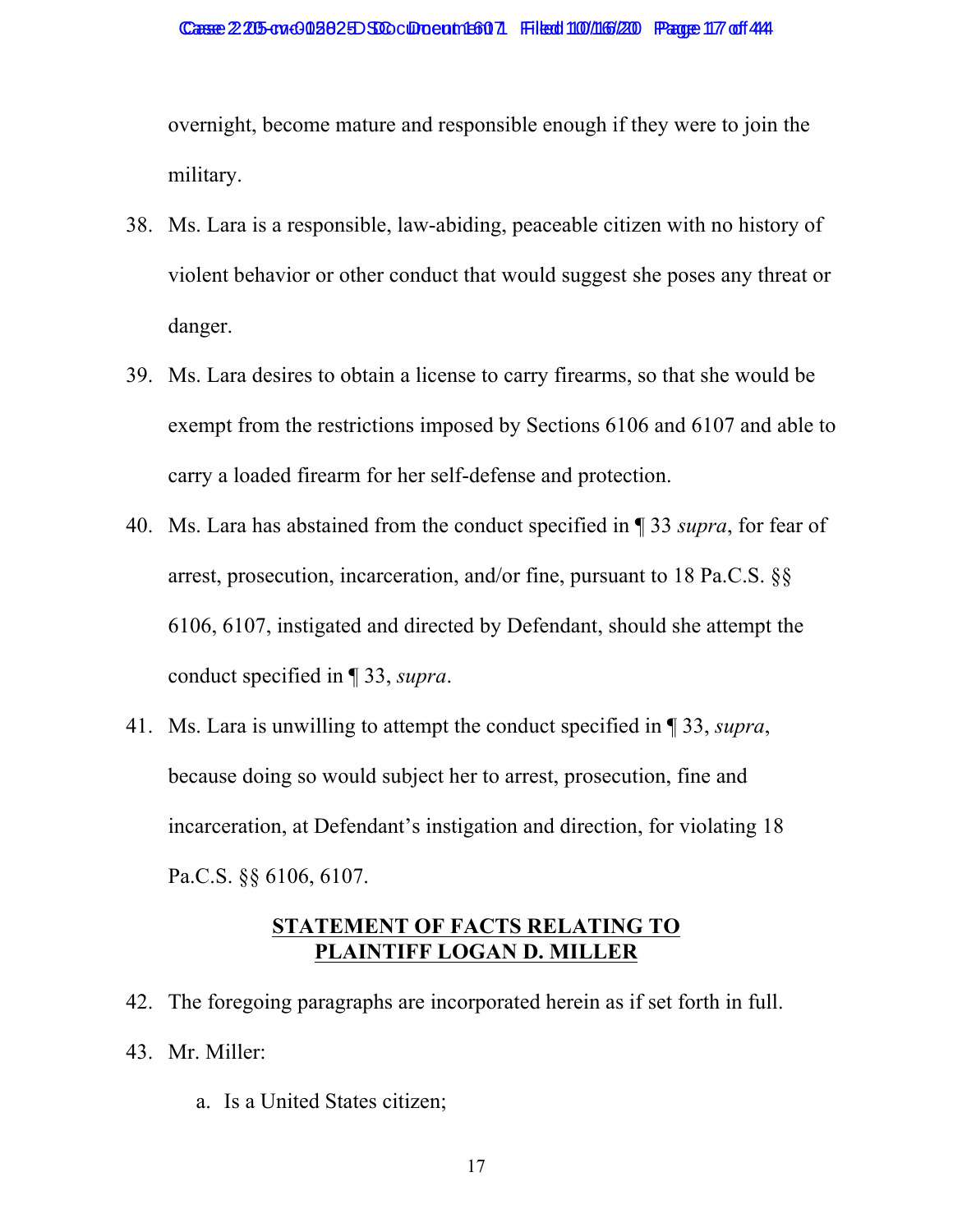- b. Is over the age of 18 but under the age of 21;
- c. Is not under indictment;
- d. Has never been convicted of a felony or misdemeanor crime of domestic violence;
- e. Has never been convicted of a crime punishable by more than one (1) year;
- f. Is not a fugitive from justice;
- g. Is not an unlawful user of, or addicted to, any controlled substance;
- h. Has not been adjudicated a mental defective or been committed to a mental institution;
- i. Has not been discharged from the Armed Forces under dishonorable conditions;
- j. Has never renounced his citizenship; and,
- k. Is not the subject of a restraining order relating to an intimate partner.
- 44. Mr. Miller owns a couple handguns and a rifle.
- 45. It is Mr. Miller's present intention and desire to procure a license to carry firearms in order to be able to lawfully transport firearms without violating the law and to lawfully carry a firearm for self-defense of himself and his family.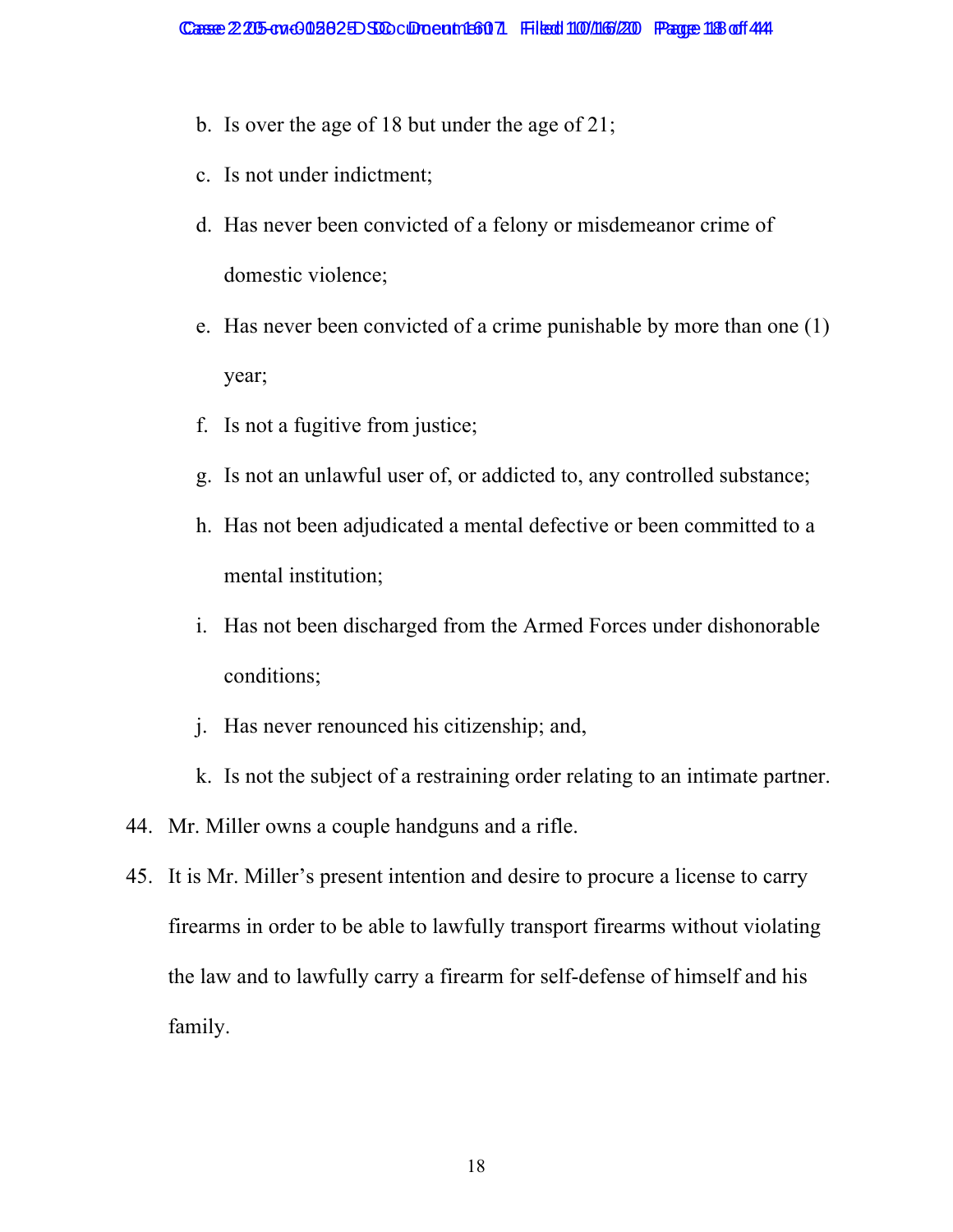- 46. Mr. Miller also desires to be able to lawfully transport all of his firearms within the Commonwealth, without restriction, including, but not limited to, being able to
	- a. Transport an unloaded firearm on the public streets and public property.
	- b. With an unloaded firearm, stop for a bathroom breaks, food, coffee, or to pick up or drop off a friend, when going to or from:
		- i. A range;
		- ii. Target shooting;
		- iii. A place of purchase to his home or place of business;
		- iv. A place of repair, sale or appraisal;
		- v. A place of abode or business to another; and,
		- vi. A place where he desires to hunt.
	- c. With an unloaded firearm, travel throughout the Commonwealth to and from lawful places, where he may otherwise lawfully possess and carry a firearm, including, but not limited to
		- i. Friends' houses;
		- ii. Businesses; and,
		- iii. From a successful hunt to a business that processes/butchers the successfully taken game.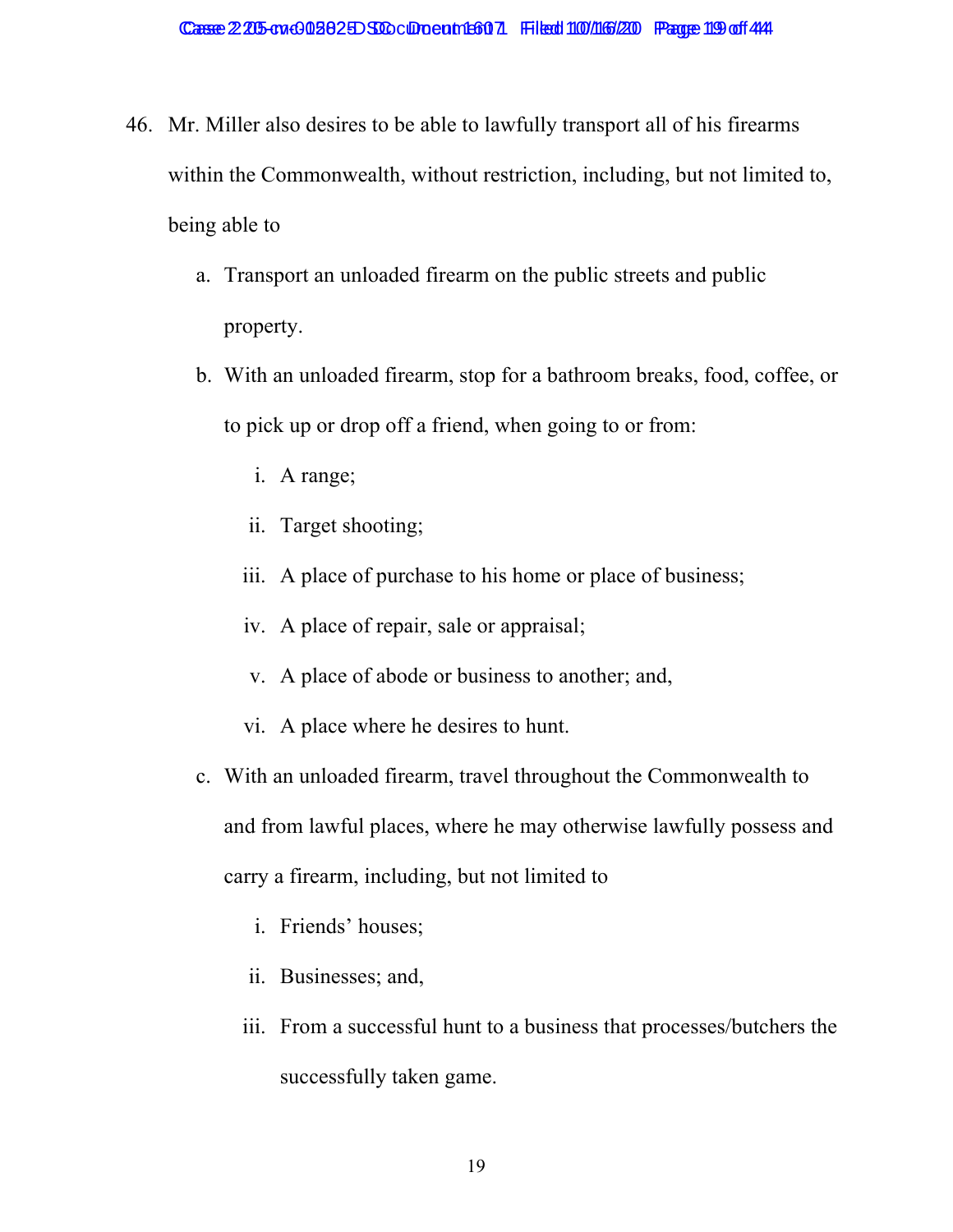- d. Travel in a mode of transportation and carry on the public streets and public property throughout the Commonwealth a loaded firearm to protect himself and his family.
- 47. However, as a result of Defendant's active enforcement of Section 6109(b), Defendant is precluding Mr. Miller from obtaining a license to carry firearms and therefore subjecting Mr. Miller to the transportation and carry restrictions specified in Sections 6106 and 6107, for which Defendant is also actively enforcing, and which criminalizes Mr. Miller's desired conduct to lawfully transport and carry firearms to and from the aforementioned locations and activities, as well as, for purposes of self-defense.
- 48. As a result of Defendant's current enforcement of Sections 6106 and 6107, if Mr. Miller attempts any of the conduct specified in ¶ 46 *supra*, he will be subjected to felony of the third degree criminal charges, pursuant to Section 6106(a)(1), and misdemeanor of the first degree charges, pursuant to Section 6119.
- 49. Thus, although Mr. Miller can vote, serve on a jury, hold public office, marry and have children, sign legally binding contracts, join or be drafted into the armed forces or called upon for federal and state militia service, <sup>6</sup> and even be held fully accountable before the law for criminal matters to the

<sup>6</sup> *See*, 10 U.S.C. § 246.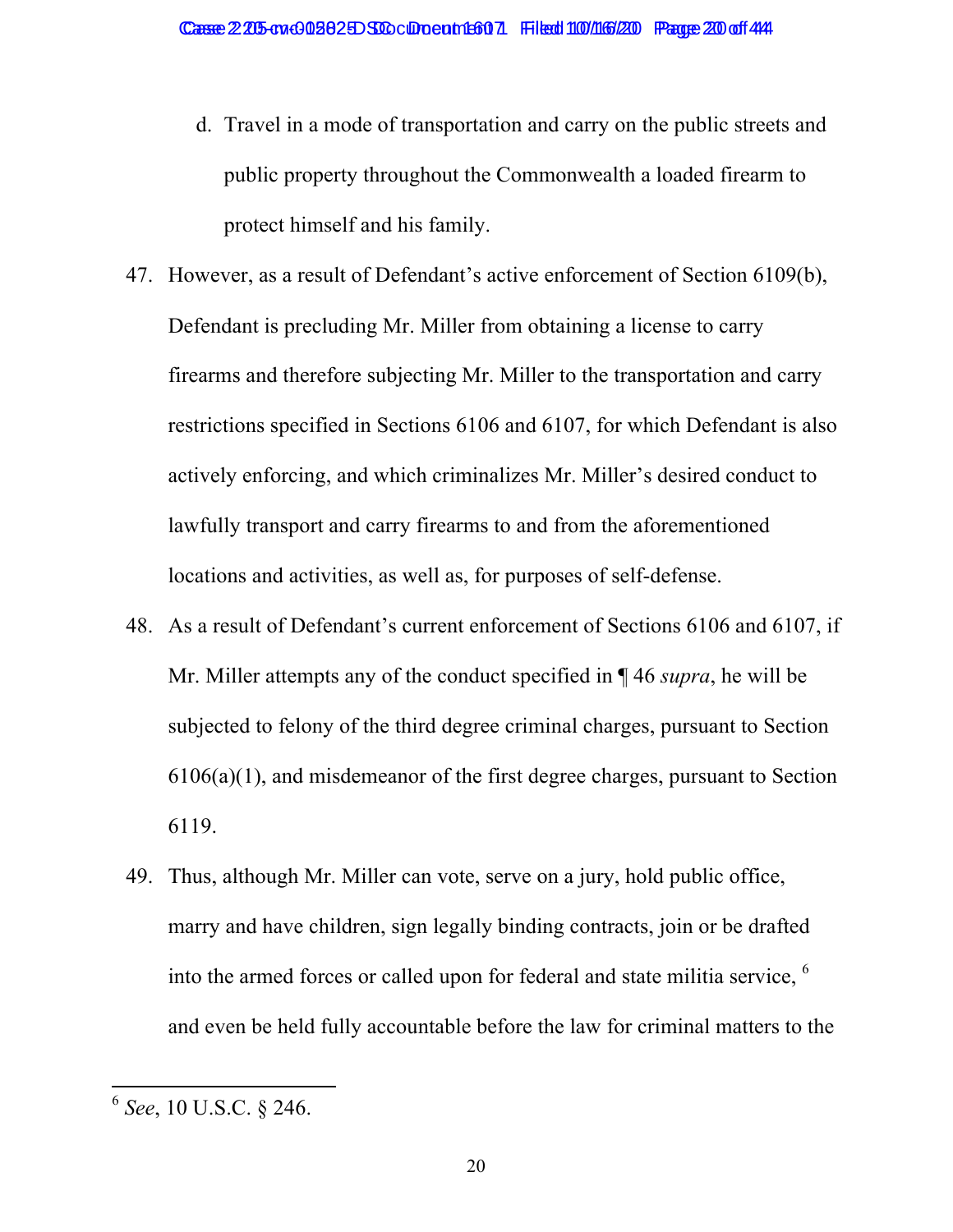point of being executed (*see*, 18 U.S.C. § 3591), Defendant contends he should be barred, by operation of 18 Pa.C.S. § 6109(b), from obtaining a license to carry firearms and is therefore subjected to Sections 6106 and 6107, which restricts his right, in total, to lawfully transport firearms throughout this Commonwealth.

- 50. Ironically, pursuant to Pennsylvania's Uniform Firearms Act, 18 Pa.C.S. § 6101, *et seq*., 18-to-20-year-olds may be prosecuted for numerous firearmsrelated offenses and are thereby considered mature enough to be held fully accountable for their criminal actions; yet, Defendant contends that even the most law-abiding 18-to-20-year-olds are categorically too immature and irresponsible to transport and carry firearms, even though, they would, overnight, become mature and responsible enough if they were to join the military.
- 51. Mr. Miller is a responsible, law-abiding, peaceable citizen with no history of violent behavior or other conduct that would suggest he poses any threat or danger.
- 52. Mr. Miller desires to obtain a license to carry firearms, so that he would be exempt from the restrictions imposed by Sections 6106 and 6107 and able to carry a loaded firearm for his self-defense and protection.

21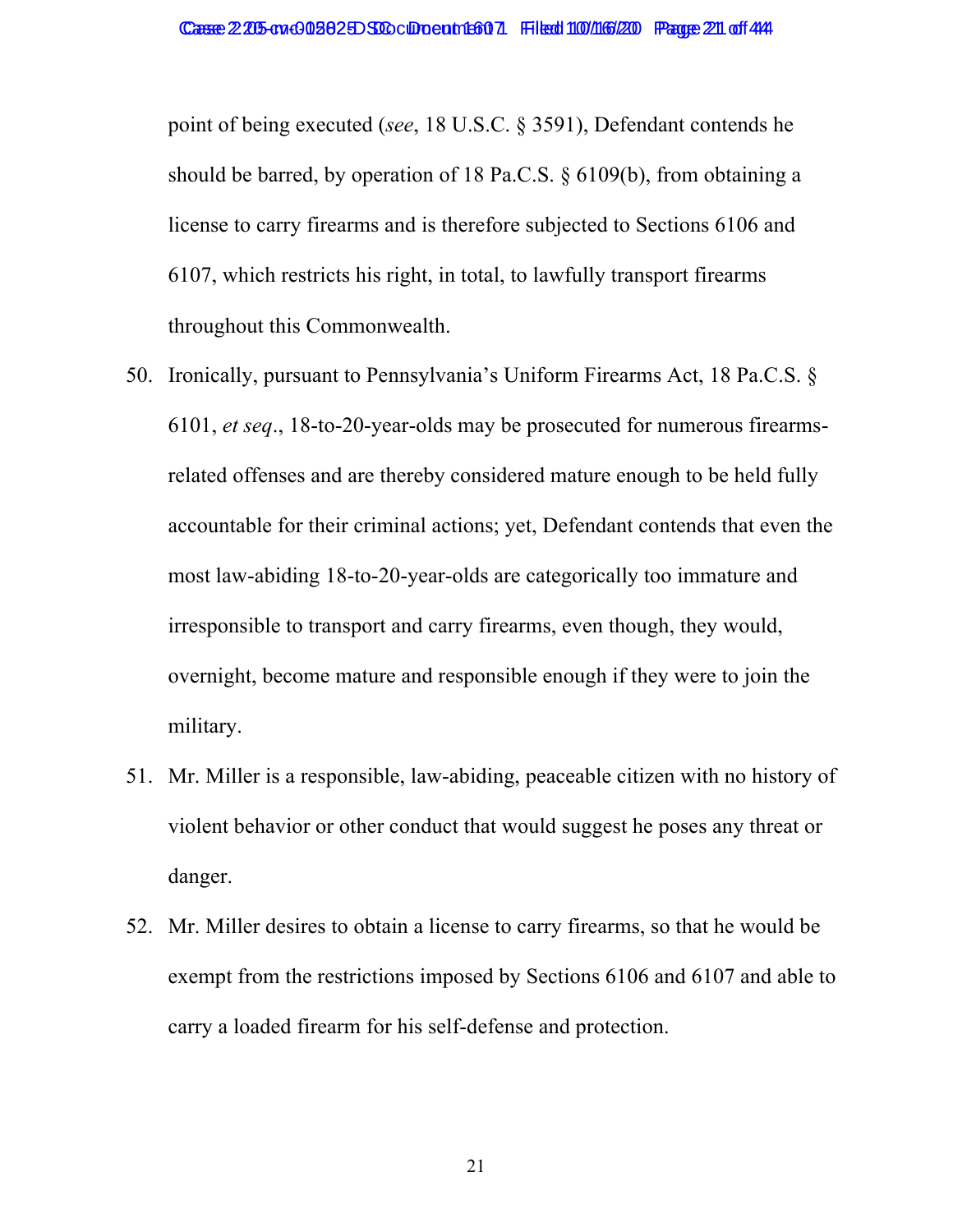- 53. Mr. Miller has abstained from the conduct specified in ¶ 46, *supra*, for fear of arrest, prosecution, incarceration, and/or fine, pursuant to 18 Pa.C.S. §§ 6106, 6107, instigated and directed by Defendant, should he attempt the conduct specified in ¶ 46, *supra*.
- 54. Mr. Miller is unwilling to attempt the conduct specified in ¶ 46, *supra*, because doing so would subject him to arrest, prosecution, fine and incarceration, at Defendant's instigation and direction, for violating 18 Pa.C.S. §§ 6106, 6107.

### **STATEMENT OF FACTS RELATING TO PLAINTIFF SOPHIA KNEPLEY**

- 55. The foregoing paragraphs are incorporated herein as if set forth in full.
- 56. Ms. Knepley:
	- a. Is a United States citizen;
	- b. Is over the age of 18 but under the age of 21;
	- c. Is not under indictment;
	- d. Has never been convicted of a felony or misdemeanor crime of domestic violence;
	- e. Has never been convicted of a crime punishable by more than one (1) year;
	- f. Is not a fugitive from justice;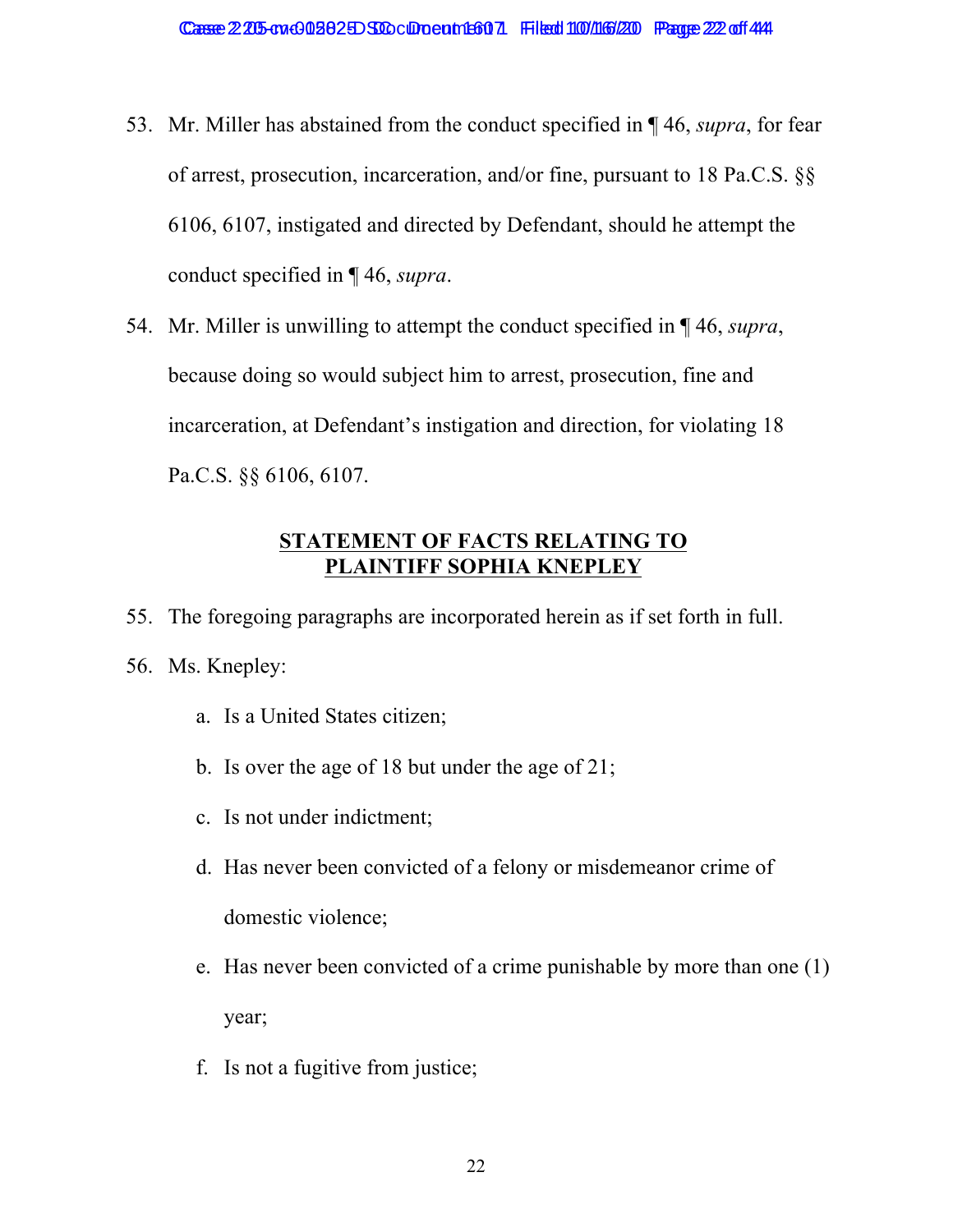- g. Is not an unlawful user of, or addicted to, any controlled substance;
- h. Has not been adjudicated a mental defective or been committed to a mental institution;
- i. Has not been discharged from the Armed Forces under dishonorable conditions;
- j. Has never renounced her citizenship; and,
- k. Is not the subject of a restraining order relating to an intimate partner.
- 57. Ms. Knepley lawfully owns a handgun.
- 58. It is Ms. Knepley's present intention and desire to procure a license to carry firearms in order to be able to lawfully transport firearms without violating the law and to lawfully carry a firearm for self-defense of herself and her family.
- 59. Ms. Knepley also desires to be able to lawfully transport all of her firearms within the Commonwealth, without restriction, including, but not limited to, being able to
	- a. Transport an unloaded firearm on the public streets and public property.
	- b. With an unloaded firearm, stop for a bathroom breaks, food, coffee, or to pick up or drop off a friend, when going to or from:
		- i. A range;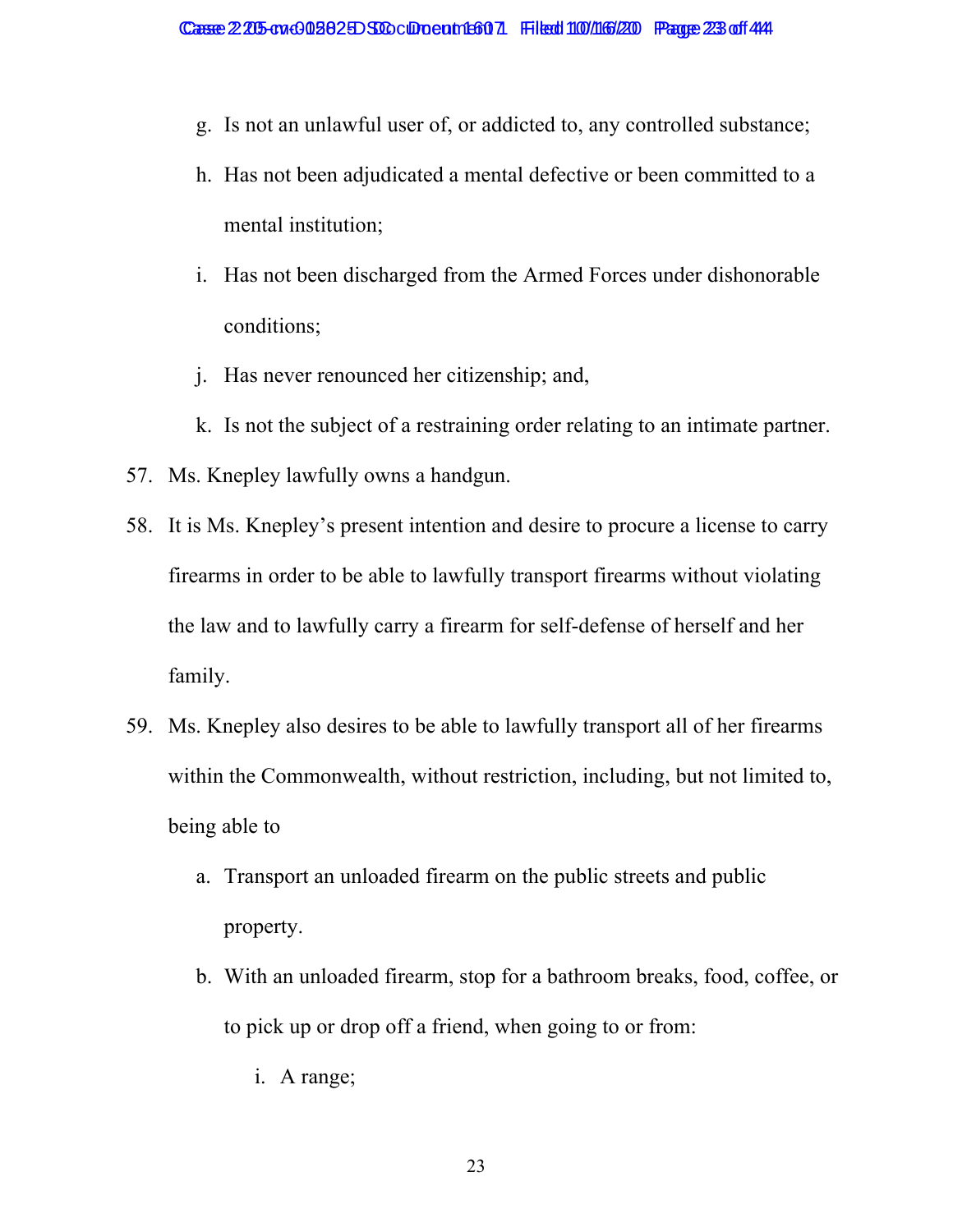- ii. Target shooting;
- iii. A place of purchase to his home or place of business;
- iv. A place of repair, sale or appraisal;
- v. A place of abode or business to another; and,
- vi. A place where she desires to hunt.
- c. With an unloaded firearm, travel throughout the Commonwealth to and from lawful places, where he may otherwise lawfully possess and carry a firearm, including, but not limited to
	- i. Friends' houses;
	- ii. Businesses; and,
	- iii. From a successful hunt to a business that processes/butchers the successfully taken game.
- d. Travel in a mode of transportation and carry on the public streets and public property throughout the Commonwealth a loaded firearm to protect herself and her family.
- 60. However, as a result of Defendant's active enforcement of Section 6109(b), Defendant is precluding Ms. Knepley from obtaining a license to carry firearms and therefore subjecting Ms. Knepley to the transportation and carry restrictions specified in Sections 6106 and 6107, for which Defendant is also actively enforcing, and which criminalizes Ms. Knepley's desired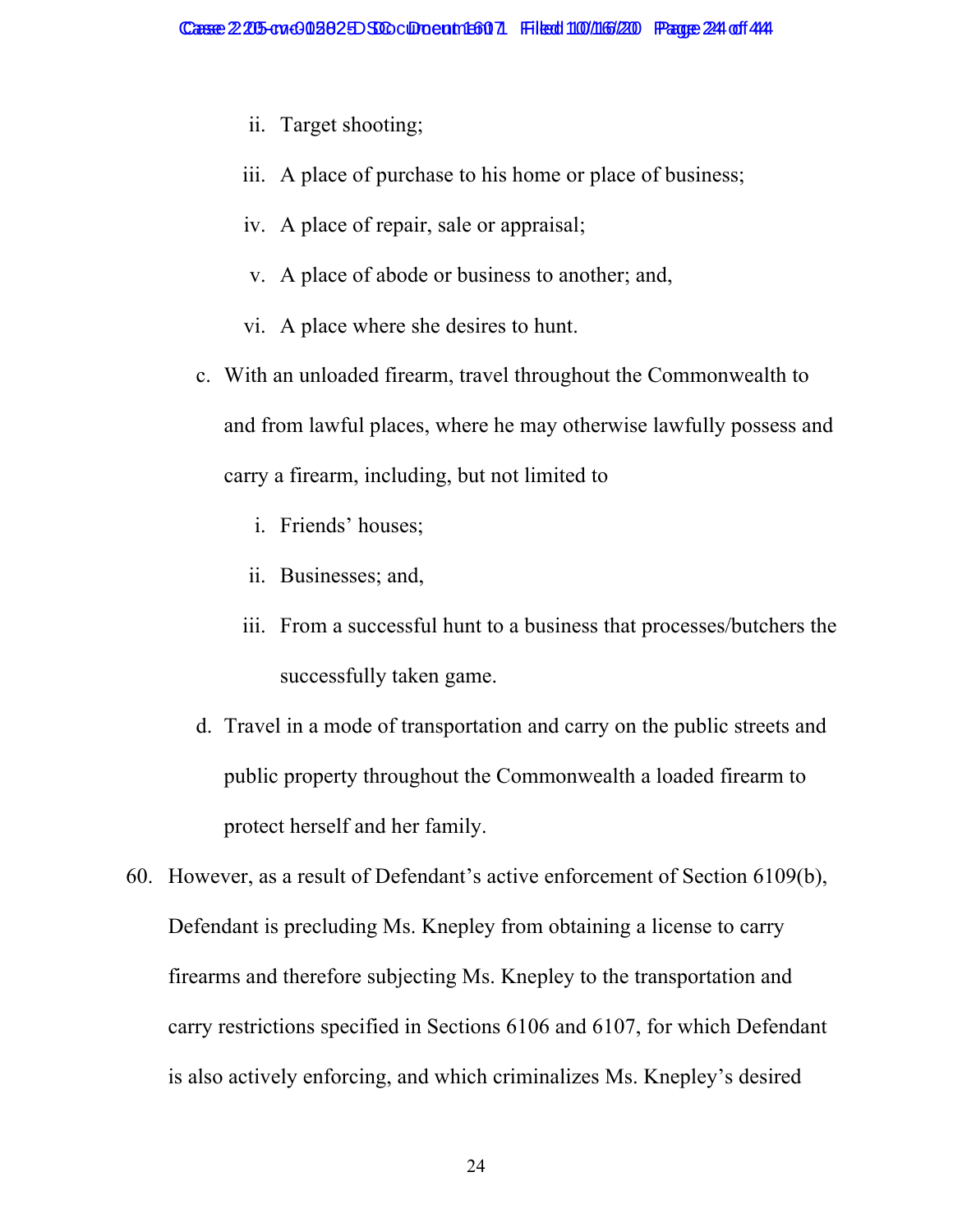conduct to lawfully transport firearms to and from the aforementioned locations and activities, including for purposes of self-defense.

- 61. As a result of Defendant's current enforcement of Sections 6106 and 6107, if Ms. Knepley attempts any of the conduct specified in ¶ 59, *supra*, she will be subjected to felony of the third degree criminal charges, pursuant to Section 6106(a)(1).
- 62. Thus, although Ms. Knepley can vote, serve on a jury, hold public office, marry and have children, sign legally binding contracts, join or potentially be drafted into the armed forces or called upon for state federal and service and even be held fully accountable before the law for criminal matters to the point of being executed (*see*, 18 U.S.C. § 3591), Defendant contends she should be barred, by operation of 18 Pa.C.S. § 6109(b), from obtaining a license to carry firearms and is therefore subjected to Sections 6106 and 6107, which restrict her right, in total, to lawfully transport firearms throughout this Commonwealth.
- 63. Ironically, pursuant to Pennsylvania's Uniform Firearms Act, 18 Pa.C.S. § 6101, *et seq*., 18-to-20-year-olds may be prosecuted for numerous firearmsrelated offenses and are thereby considered mature enough to be held fully accountable for their criminal actions; yet, Defendant contends that even the most law-abiding 18-to-20-year-olds are categorically too immature and

25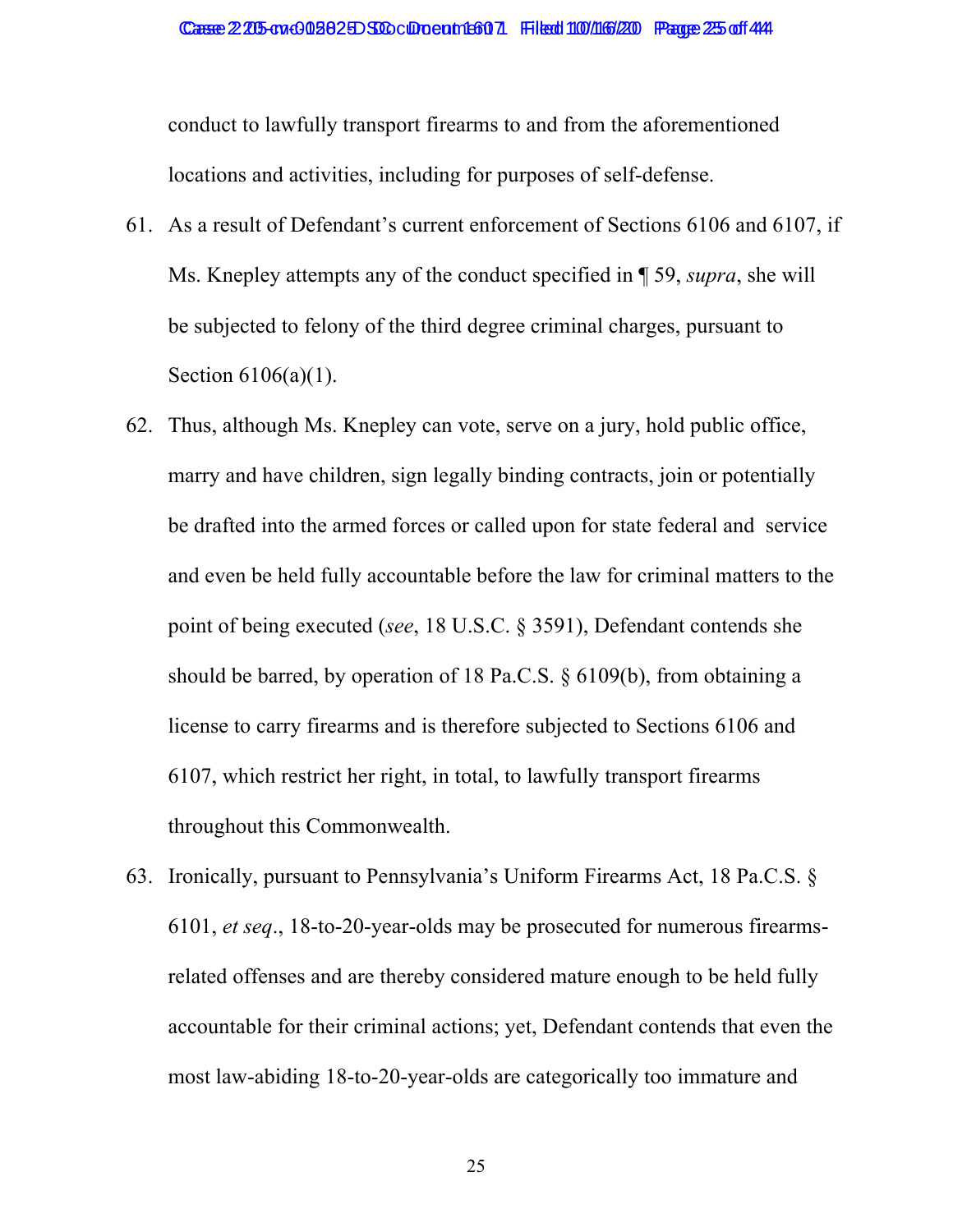irresponsible to transport and carry firearms, even though, they would, overnight, become mature and responsible enough if they were to join the military.

- 64. Ms. Knepley is a responsible, law-abiding, peaceable citizen with no history of violent behavior or other conduct that would suggest she poses any threat or danger.
- 65. As Ms. Knepley is attending Alvernia College in Reading, Pennsylvania, she desires to obtain a license to carry firearms, so that she would be exempt from the restrictions imposed by Sections 6106 and 6107 and able to carry a loaded firearm for her self-defense and protection.
- 66. According to the FBI's 2018 crime statistics,  $\frac{7}{1}$  the City of Reading had 19 murders and non-negligent manslaughters, 53 rapes, 221 robberies, 328 aggravated assaults, and 603 burglaries.
- 67. Ms. Knepley has abstained from the conduct specified in ¶ 59, *supra*, for fear of arrest, prosecution, incarceration, and/or fine, pursuant to 18 Pa.C.S. §§ 6106, 6107, instigated and directed by Defendant, should she attempt the conduct specified in ¶ 59, *supra*.
- 68. Ms. Knepley is unwilling to attempt the conduct specified in ¶ 59, *supra*, because doing so would subject her to arrest, prosecution, fine and

<sup>&</sup>lt;sup>7</sup> Available at https://ucr.fbi.gov/crime-in-the-u.s/2018/crime-in-the-u.s.-2018/topic-pages/tables/table-6.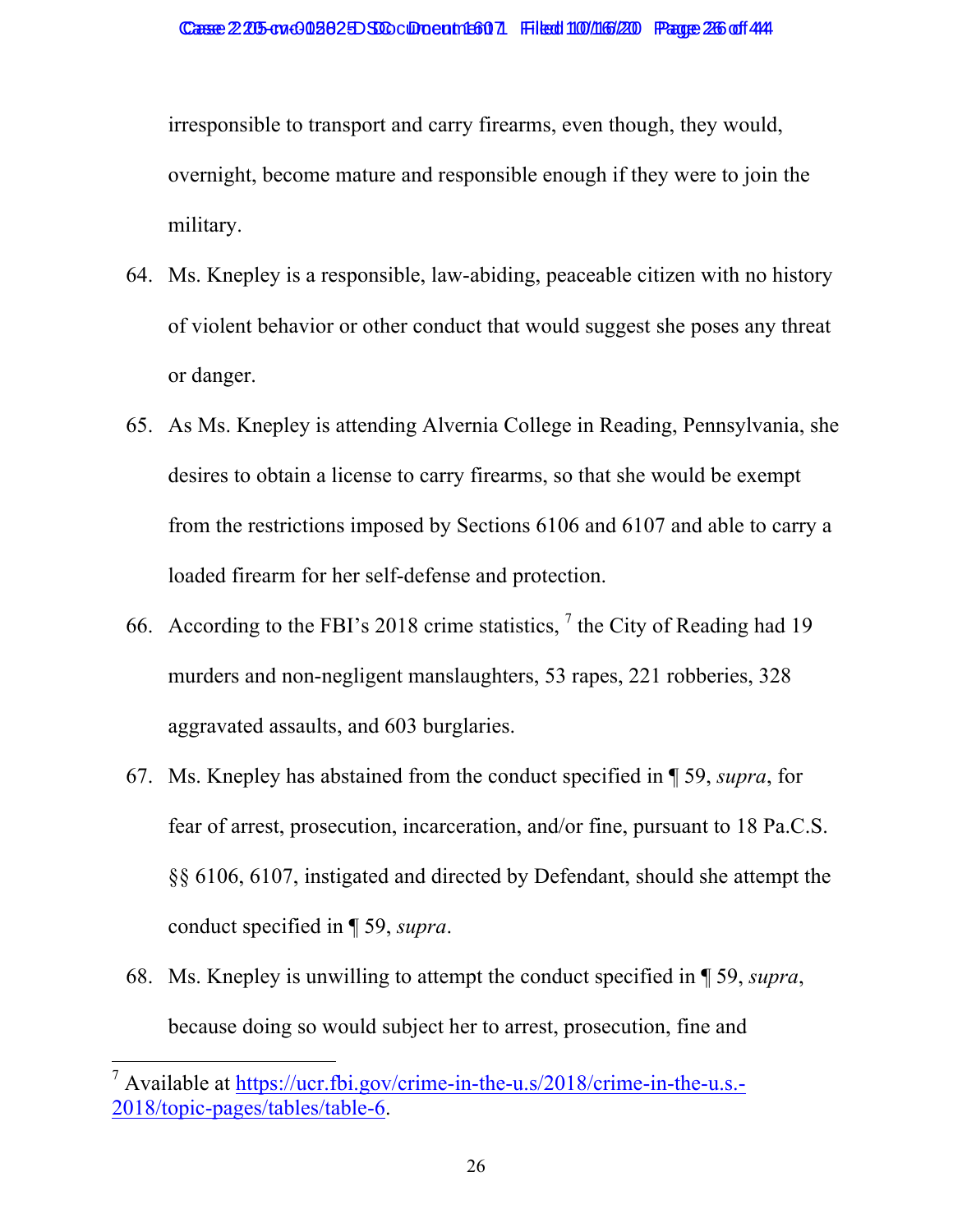incarceration, at Defendant's instigation and direction, for violating 18 Pa.C.S. §§ 6106, 6107.

#### **STATEMENT OF FACTS RELATING TO PLAINTIFF SECOND AMENDMENT FOUNDATION**

- 69. The foregoing paragraphs are hereby incorporated herein as if set forth in full.
- 70. The foregoing paragraphs are incorporated herein as if set forth in full.
- 71. SAF is a nonprofit educational foundation incorporated under the laws of Washington with its principal place of business in Bellevue, Washington.
- 72. SAF seeks to preserve the effectiveness of the Second Amendment through education, research, publishing, and legal action programs focused on the Constitutional right to possess firearms, and the consequences of gun control.
- 73. SAF has members and supporters throughout the United States, whom reside both within and outside Pennsylvania.
- 74. SAF represents its members and supporters, which include gun owners, prospective gun owners, licensed firearms retailers, and others.
- 75. SAF brings this action on behalf of itself, and its members and supporters, including the named Plaintiffs herein.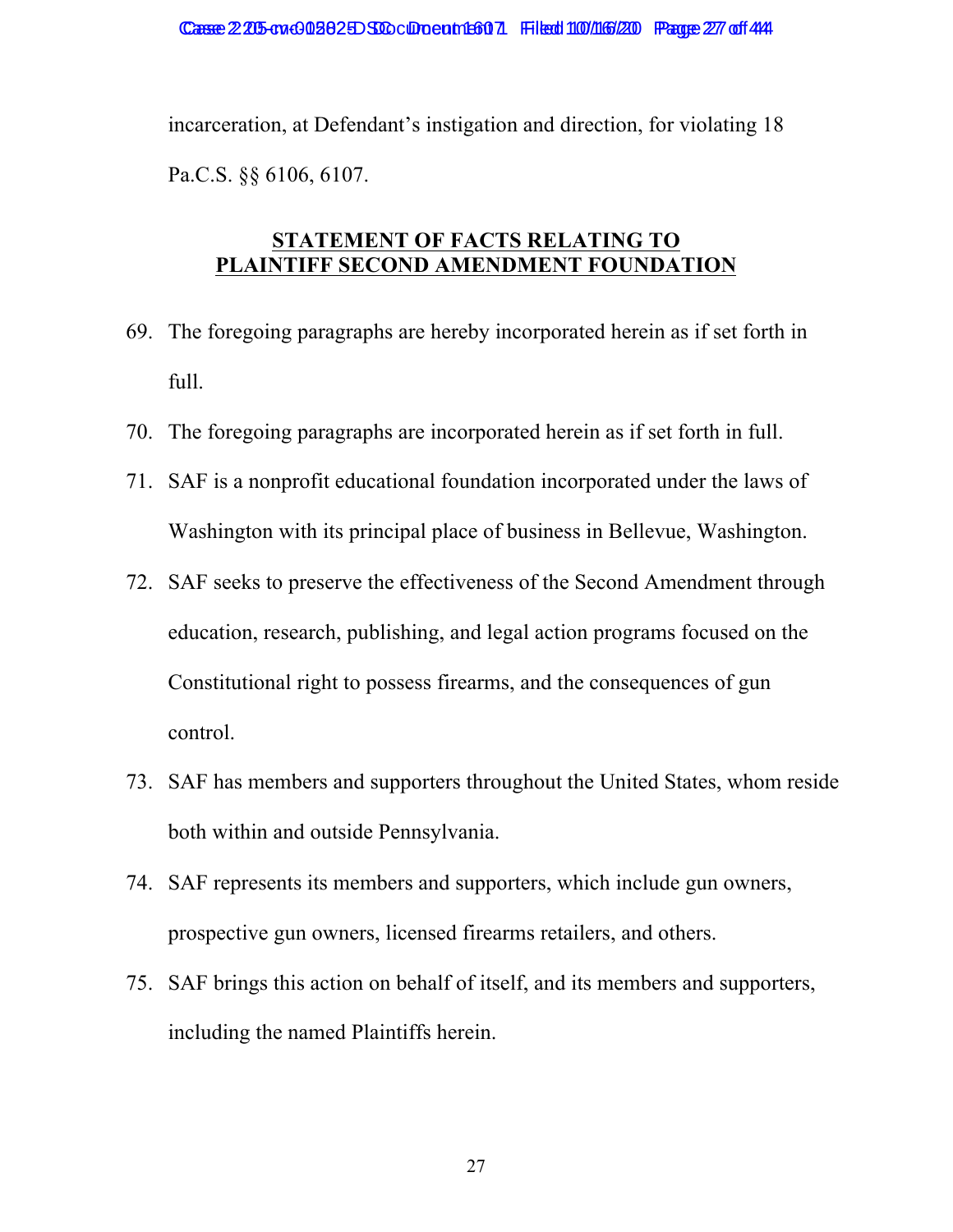- 76. SAF's members and supporters, and those similarly situated, have been adversely and directly harmed by Defendant's enforcement of the laws, regulations, policies, practices, and customs challenged herein.
- 77. SAF fears the prosecution of its members and supporters, and those similarly situated, by Defendant's enforcement of the laws, regulations, policies, practices, and customs challenged herein.
- 78. SAF has expended and diverted resources because of the Defendant's enforcement and resultant policies, practices, and customs challenged herein.

### **STATEMENT OF FACTS RELATING TO PLAINTIFF FIREARMS POLICY COALITION**

- 79. The foregoing paragraphs are incorporated herein as if set forth in full.
- 80. FPC is a 501(c)(4) non-profit organization incorporated under the laws of Delaware with its principal place of business in Sacramento, California.
- 81. The purposes of FPC include defending and promoting the People's rights especially the fundamental, individual Second Amendment right to keep and bear arms—advancing individual liberty, and restoring freedom. FPC serves its members and the public through legislative advocacy, grassroots advocacy, litigation and legal efforts, research, education, outreach, and other programs.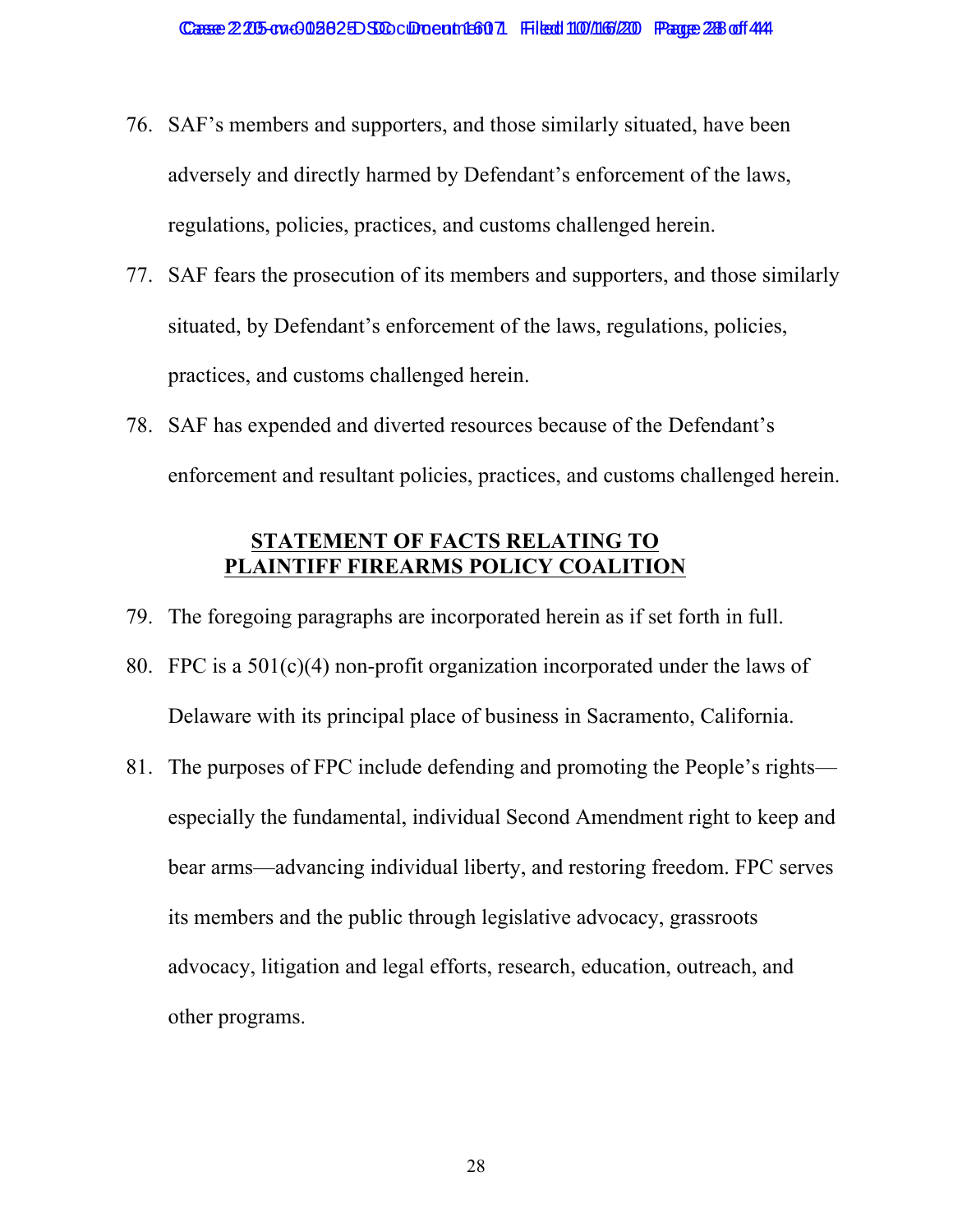- 82. FPC has members throughout the United States, who reside both within and outside Pennsylvania.
- 83. FPC represents its members and supporters, who include gun owners, prospective gun owners, licensed firearm retailers, and others.
- 84. FPC brings this action on behalf of itself, its members, including the named Plaintiffs herein, supporters who possess all the indicia of membership, and similarly situated members of the public.
- 85. FPC's members and supporters, and those similarly situated, have been adversely and directly harmed by Defendant's enforcement of the laws, regulations, policies, practices, and customs challenged herein.
- 86. FPC fears the prosecution of its members and supporters, and those similarly situated, by Defendant's enforcement of the laws, regulations, policies, practices, and customs challenged herein.
- 87. FPC has expended and diverted resources because of the Defendant's enforcement and resultant policies, practices, and customs challenged herein.

# **COUNT I: 18 PA.C.S. § 6107 IS UNCONSTITUTIONAL FACIALLY AND** *AS-APPLIED* **PURSUANT TO THE SECOND AND FOURTEENTH AMENDMENTS (***Plaintiffs v. Defendant)*

88. The foregoing paragraphs are hereby incorporated herein as if set forth in full.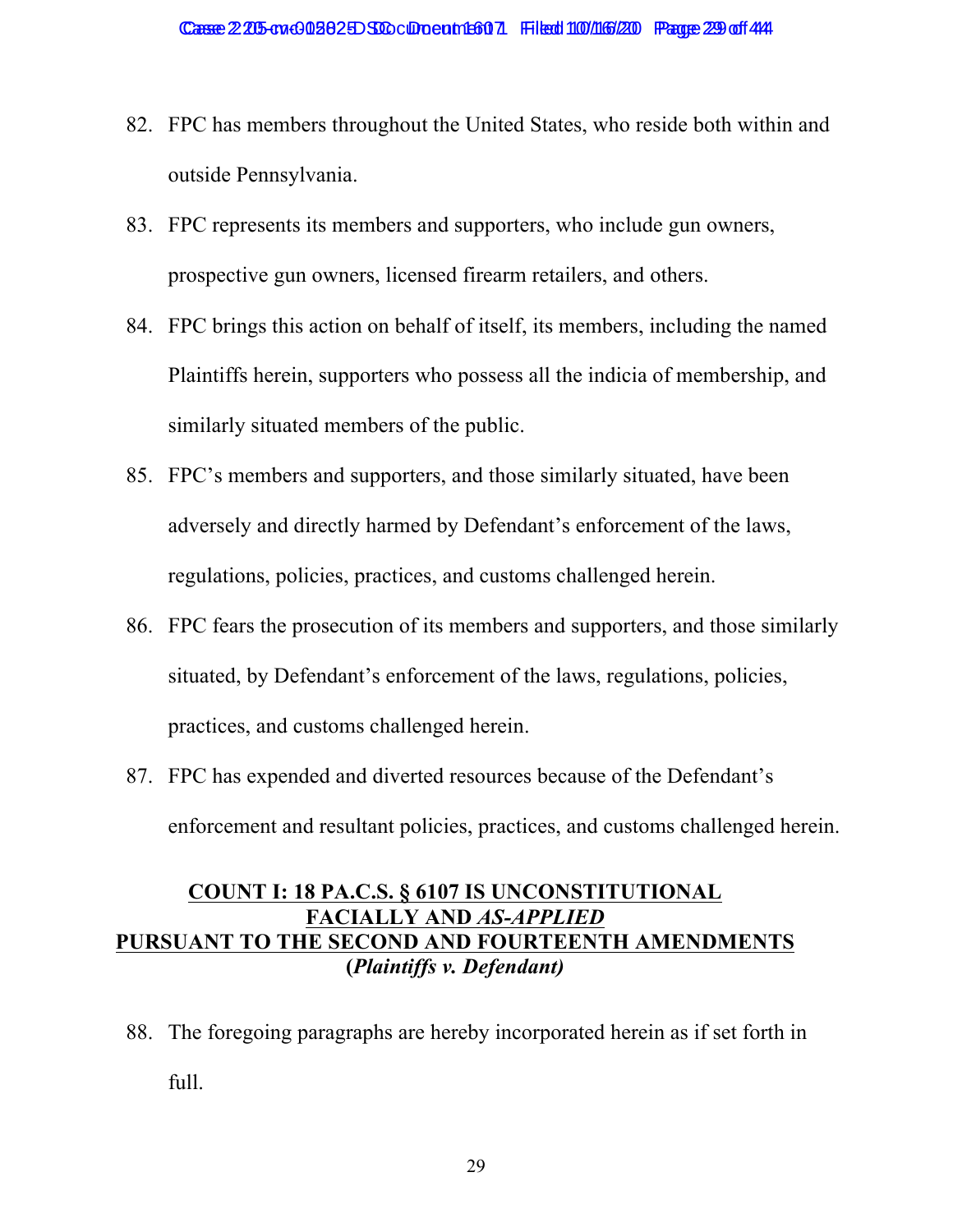- 89. The Second Amendment states that "the right of the people to keep and bear arms shall not be infringed."
- 90. The Supreme Court has held that the right to keep and bear arms is a fundamental right, the core of which is for self-defense. *Heller*, 554 U.S. at 581.
- 91. In *Heller*, the U.S. Supreme Court defined "bear arms" as to "wear, bear, or carry ... upon the person or in the clothing or in a pocket, for the purpose ... of being armed and ready for offensive or defensive action in a case of conflict with another person." 554 U.S. at 584.
- 92. In *McDonald*, the Supreme Court held that the Second Amendment is incorporated as applicable to the states through the Fourteenth Amendment. 561 U.S. at 791; *Id*. at 806 (Thomas, J., concurring).
- 93. 42 U.S.C. § 1983 prohibits state actors from depriving a person of a federal constitutional rights under color of state law.
- 94. Pennsylvania has been under a constant state of emergency, proclaimed by Governor Tom Wolf, since January 10, 2018,  $8$  as well as, an additional state of emergency, proclaimed by Governor Tom Wolf, related to COVID-19

<sup>8</sup> *See*, https://www.governor.pa.gov/newsroom/governor-wolf-declares-heroin-andopioid-epidemic-a-statewide-disaster-emergency; https://www.governor.pa.gov/newsroom/gov-wolf-signs-8th-opioid-disasterdeclaration-renewal-vows-continued-concerted-efforts.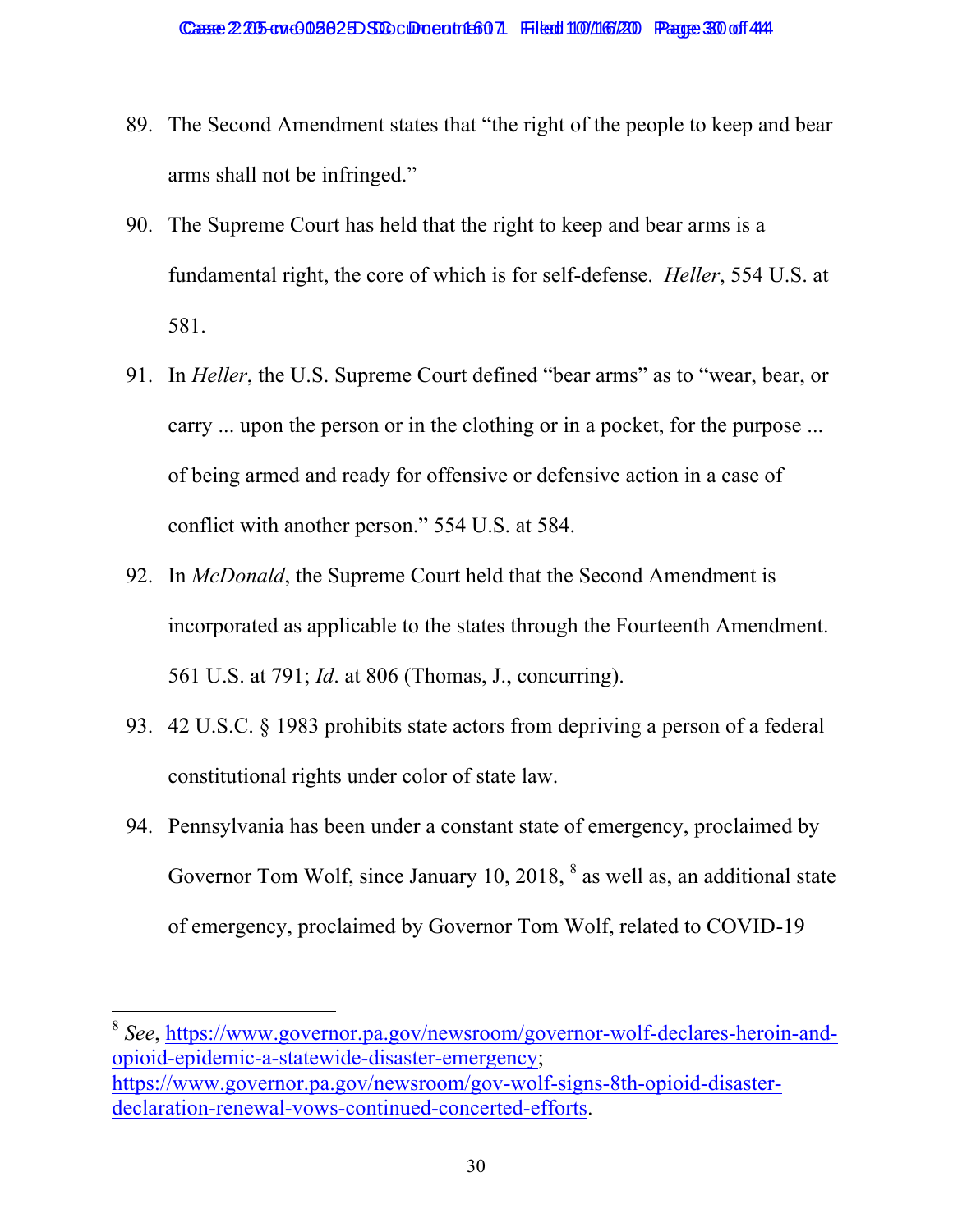since March 6, 2020;  $9$  thereby, each individually, triggering Section 6107. A copy of the most recent Opioid Proclamation is attached hereto and incorporated herein as Exhibit D. A copy of the COVID-19 Proclamation is attached hereto and incorporated herein as Exhibit E.

- 95. Plaintiffs Lara, Knepley, and Miller, along with those similarly situated, are law-abiding, peaceable citizens of Pennsylvania and the United States that lawfully own, possess, and utilize firearms and ammunition, and who wish to be able to transport and carry firearms and ammunition on public streets and public property throughout this Commonwealth without being subjected to criminal prosecution, of a felonious nature, simply because Defendant contends they are ineligible for a license to carry firearms.
- 96. Defendant Col. Evanchick has violated Plaintiffs', and those who are similarly situated, right to keep and bear arms by precluding them from being able to transport and carry a firearm on the public streets and public property – even for purposes of self-defense – because Defendant refuses to issue licenses to carry firearms to Plaintiffs and Plaintiffs cannot know when and where they may be attacked and therefore cannot seemingly meet the exception of being "[a]ctively engaged in a defense of that person's life or property from peril or threat."

<sup>9</sup> *See*, https://www.governor.pa.gov/newsroom/gov-wolf-signs-covid-19-disasterdeclaration-to-provide-increased-support-for-state-response.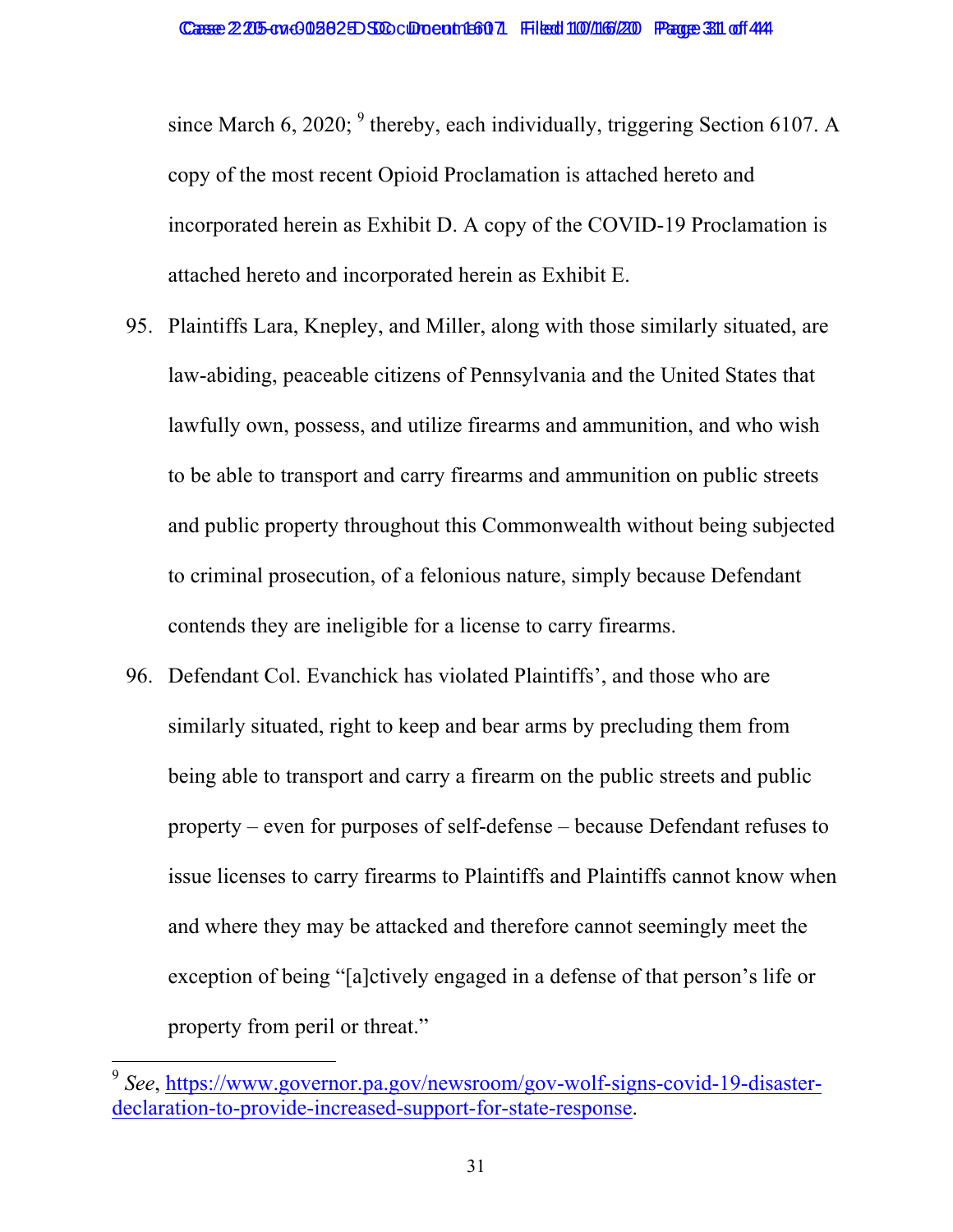- 97. Defendant's enforcement of Sections 6107 and 6109 and the regulations, customs, practices, and policies related thereto, is an infringement and an impermissible burden on Plaintiffs', and those who are similarly situated, right to keep and bear arms pursuant to the Second and Fourteenth Amendments of the U.S. Constitution, especially in light of the fact that it prevents Plaintiffs from "wear[ing], bear[ing], or carry[ing a firearm] ... upon the person or in the clothing or in a pocket, for the purpose ... of being armed and ready for offensive or defensive action in a case of conflict with another person." *Heller*, 554 U.S. at 584.
- 98. Moreover, the Defendant's current enforcement of Section 6107 and the regulations, customs, practices, and policies related thereto forces Plaintiffs, and those similarly situated, to either comply with the draconian and unconstitutional mandate – thereby being prevented from defending themselves and their loved ones – or be subjected to misdemeanor prosecution, which, if convicted thereof, will prohibit them, in perpetuity, from purchasing, possessing, and utilizing firearms and ammunition, pursuant to 18 U.S.C.  $\S 922(g)(1)$ .
- 99. Therefore, as a direct and proximate result of the above infringement and impermissible burden on Plaintiffs', and those who are similarly situated, Second and Fourteenth Amendment rights, Plaintiffs, and those similarly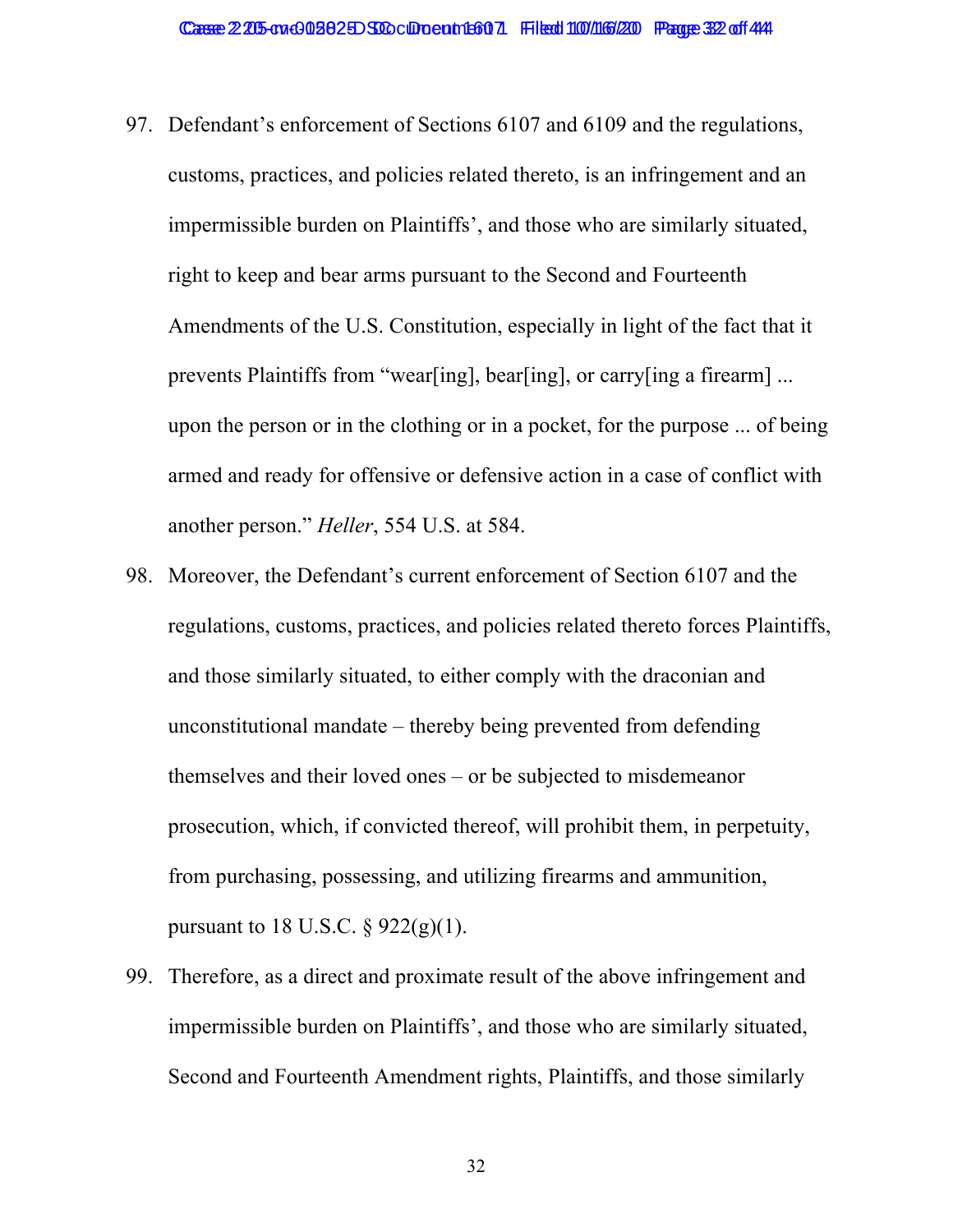situated, have suffered – and continue to suffer – from an unlawful

deprivation of their fundamental constitutional right to keep and bear arms.

100. Plaintiffs have incurred nominal damages, attorney fees, and costs as a direct result of prosecuting the present court action.

## **COUNT II: 18 PA.C.S. § 6106 IS UNCONSTITUTIONAL FACIALLY AND** *AS-APPLIED* **PURSUANT TO THE SECOND AND FOURTEENTH AMENDMENTS (***Plaintiffs v. Defendant)*

- 101. The foregoing paragraphs are hereby incorporated herein as if set forth in full.
- 102. The Second Amendment states that "the right of the people to keep and bear arms shall not be infringed."
- 103. The Supreme Court has held that the right to keep and bear arms is a fundamental right, the core of which is for self-defense. *Heller*, 554 U.S. at 581.
- 104. In *Heller*, the U.S. Supreme Court defined "bear arms" as to "wear, bear, or carry ... upon the person or in the clothing or in a pocket, for the purpose ... of being armed and ready for offensive or defensive action in a case of conflict with another person." 554 U.S. at 584.
- 105. In *McDonald*, the Supreme Court held that the Second Amendment is incorporated as fully applicable to the states through the Fourteenth Amendment. 561 U.S. at 791; *Id*. at 806 (Thomas, J., concurring).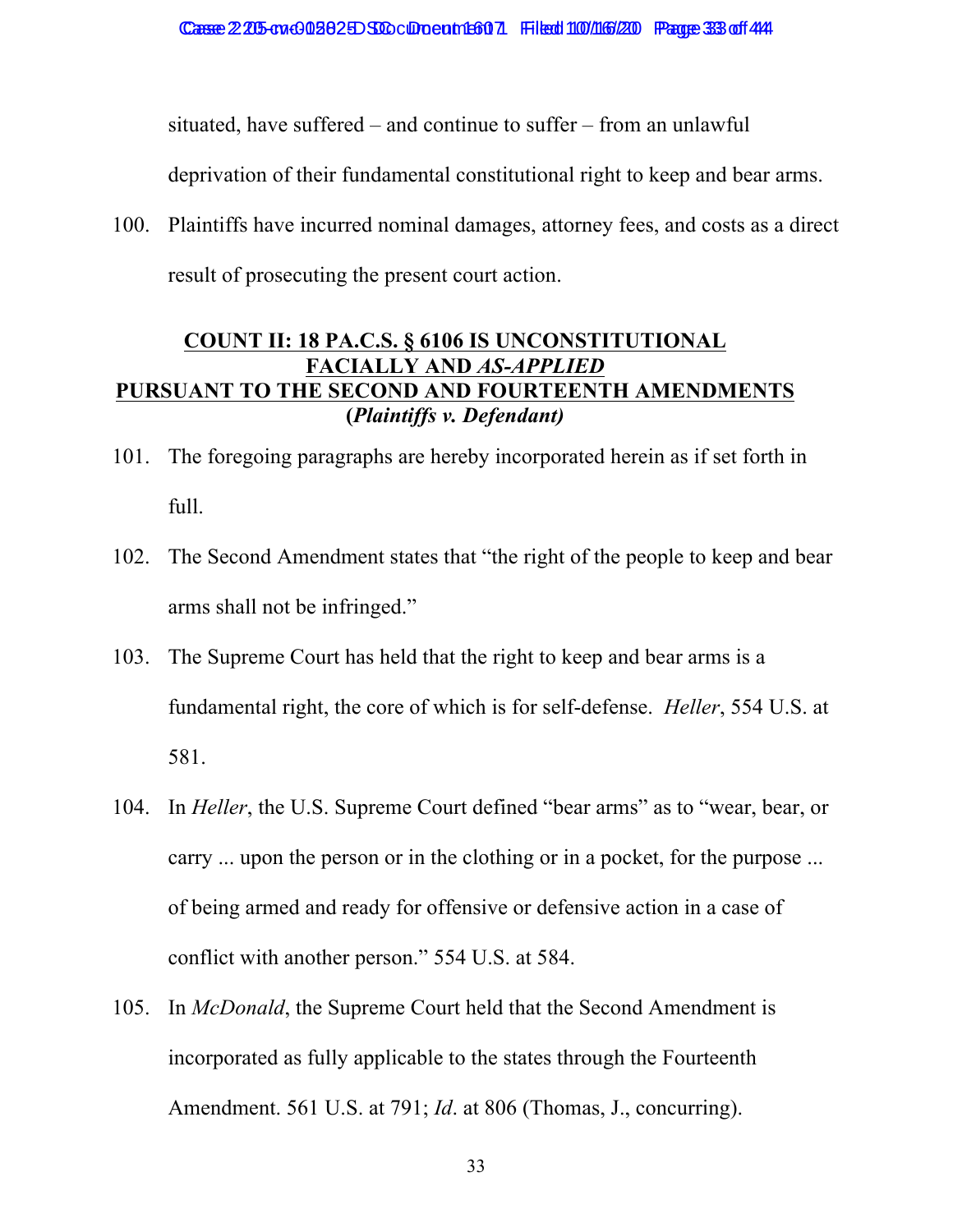- 106. 42 U.S.C. § 1983 prohibits state actors from depriving a person of a federal constitutional rights under color of state law.
- 107. Plaintiffs, and those similarly situated, are law-abiding, peaceable citizens of Pennsylvania and the United States that lawfully own, possess, and utilize firearms and ammunition, and who wish to be able to transport firearms and ammunition throughout this Commonwealth without being subjected to criminal prosecution, of a felonious nature, simply because they are ineligible for a license to carry firearms and wish to transport firearms to locations and activities not permitted by Section 6106.
- 108. Defendant Col. Evanchick has violated Plaintiffs', and those who are similarly situated, right to carry a firearm in their pockets for purposes of self-defense by requiring that they obtain a license to carry firearms in order for them to do so.
- 109. Defendant Col. Evanchick has violated Plaintiffs', and those who are similarly situated, rights by precluding them from transporting firearms and ammunition, unless going directly to and directly back from very limited locations and activities, as specified in 18 Pa.C.S. § 6106.
- 110. Defendant's enforcement of Sections 6106 and 6109 and the regulations, customs, practices, and policies related thereto, is an infringement and an impermissible burden on Plaintiffs', and those who are similarly situated,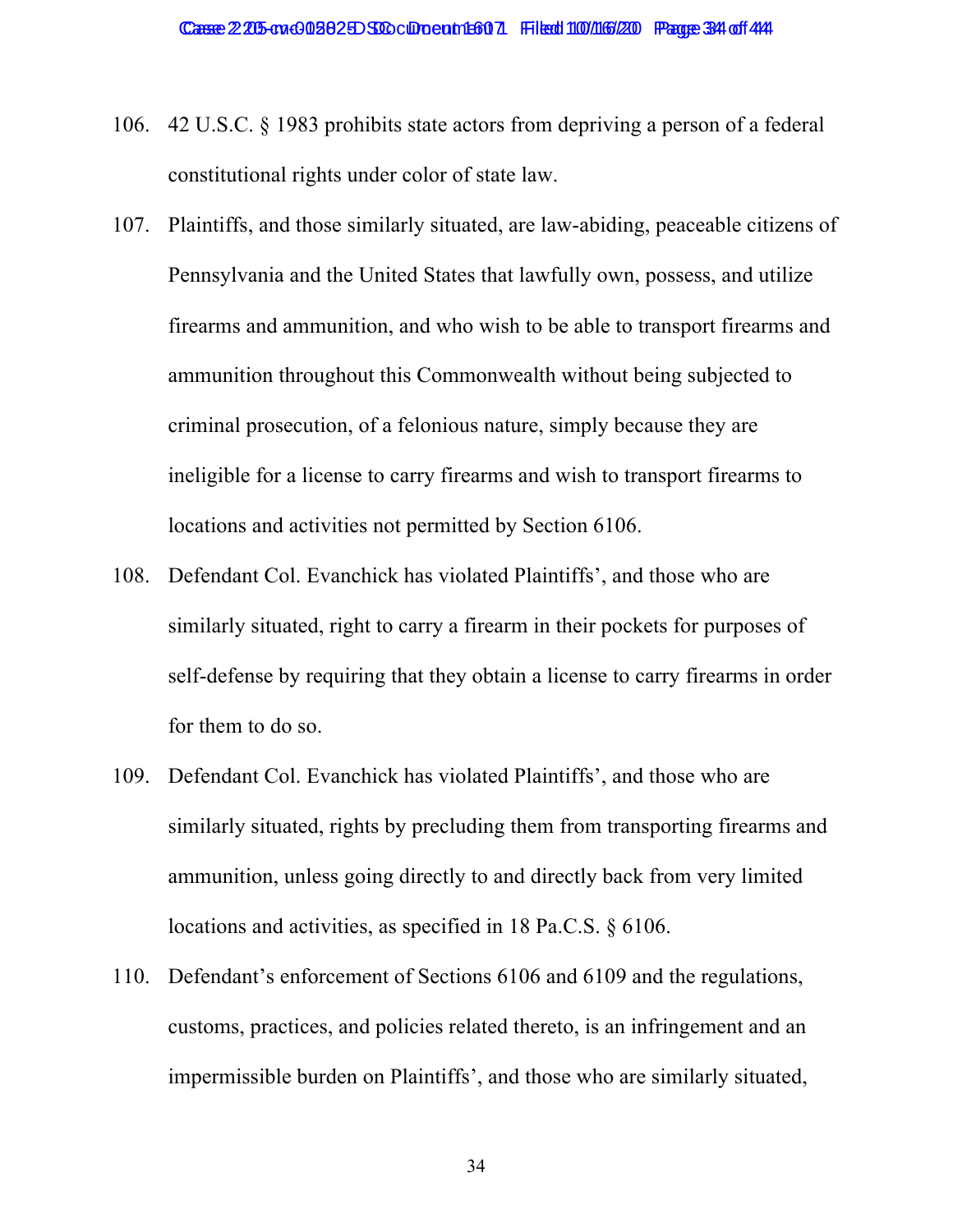right to keep and bear arms pursuant to the Second and Fourteenth Amendments of the U.S. Constitution, especially in light of the fact that it prevents Plaintiffs from "wear[ing], bear[ing], or carry[ing a firearm] ... upon the person or in the clothing or in a pocket, for the purpose ... of being armed and ready for offensive or defensive action in a case of conflict with another person." *Heller*, 554 U.S. at 584.

- 111. Moreover, the Defendant's current enforcement of Section 6106 and the regulations, customs, practices, and policies related thereto forces Plaintiffs, and those similarly situated, to either comply with the draconian and unconstitutional mandate – thereby being prevented from defending themselves and their loved ones – or be subjected to felony prosecution.
- 112. Therefore, as a direct and proximate result of the above infringement and impermissible burden on Plaintiffs', and those who are similarly situated, Second and Fourteenth Amendment rights, Plaintiffs, and those similarly situated, have suffered – and continue to suffer – from an unlawful deprivation of their fundamental constitutional right to keep and bear arms.
- 113. Plaintiffs have incurred nominal damages, attorney fees, and costs as a direct result of prosecuting the present court action.

35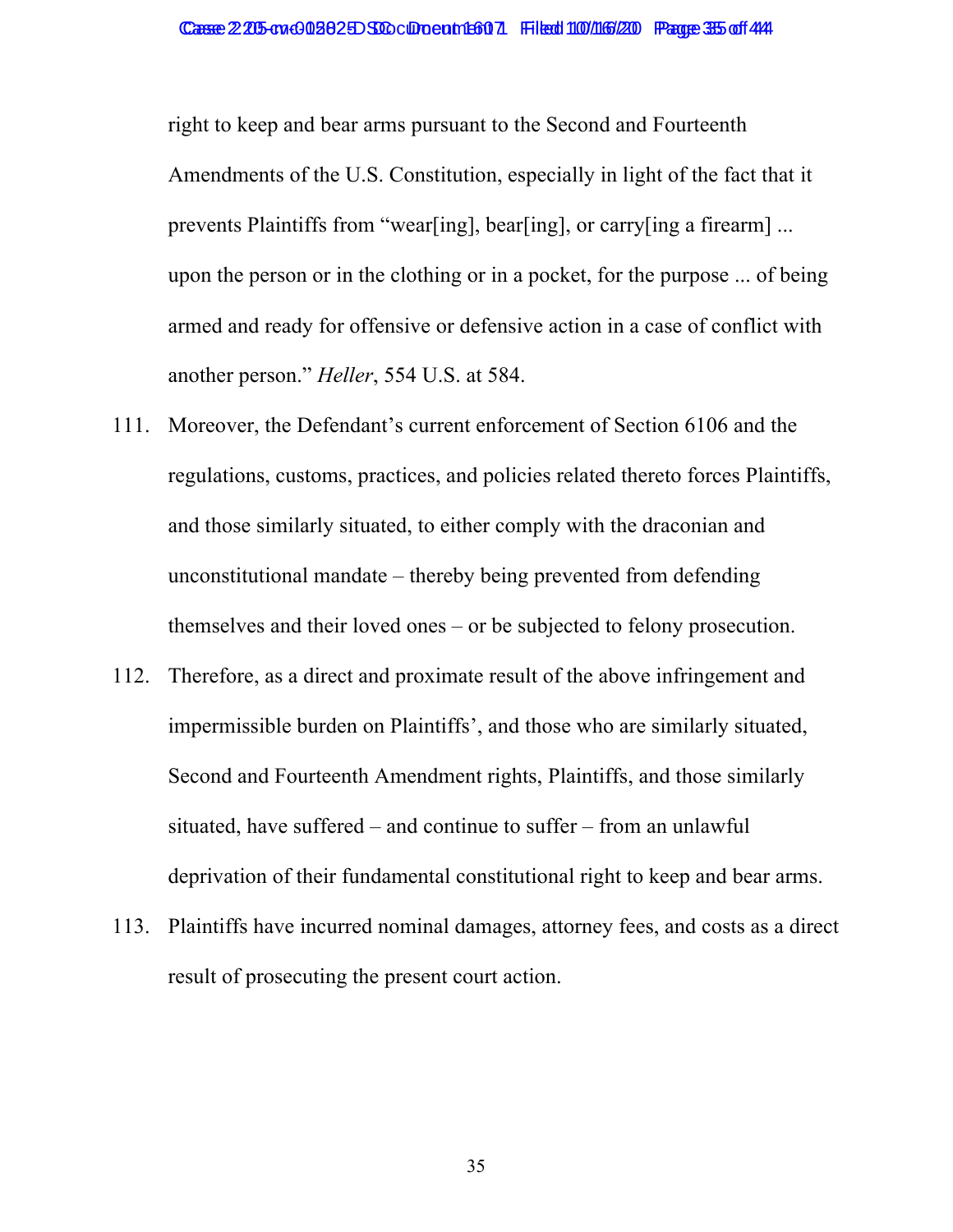## **COUNT III: IN THE ALTERNATIVE, 18 PA.C.S. § 6109 IS UNCONSTITUTIONAL FACIALLY AND** *AS-APPLIED* **PURSUANT TO THE SECOND AND FOURTEENTH AMENDMENTS (***Plaintiffs v. Defendant)*

- 114. The foregoing paragraphs are hereby incorporated herein as if set forth in full.
- 115. In the alternative, Defendant Col. Evanchick has violated Plaintiffs', and those who are similarly situated, rights by requiring that they obtain a license to carry firearms to be exempt from Sections 6106 and 6107 and for purposes of carrying a firearm, in their pockets, for purposes of self-defense by precluding them on a basis of Section 6109(b).
- 116. The Supreme Court has held that the right to keep and bear arms is a fundamental right, the core of which is for self-defense. *Heller*, 554 U.S. at 581.
- 117. In *Heller*, the U.S. Supreme Court defined "bear arms" as to "wear, bear, or carry ... upon the person or in the clothing or in a pocket, for the purpose ... of being armed and ready for offensive or defensive action in a case of conflict with another person." 554 U.S. at 584.
- 118. In *McDonald*, the Supreme Court held that the Second Amendment is incorporated as applicable to the states by the Due Process and Privileges and Immunities clauses of the Fourteenth Amendment. 561 U.S. at 791; *Id*. at 806 (Thomas, J., concurring).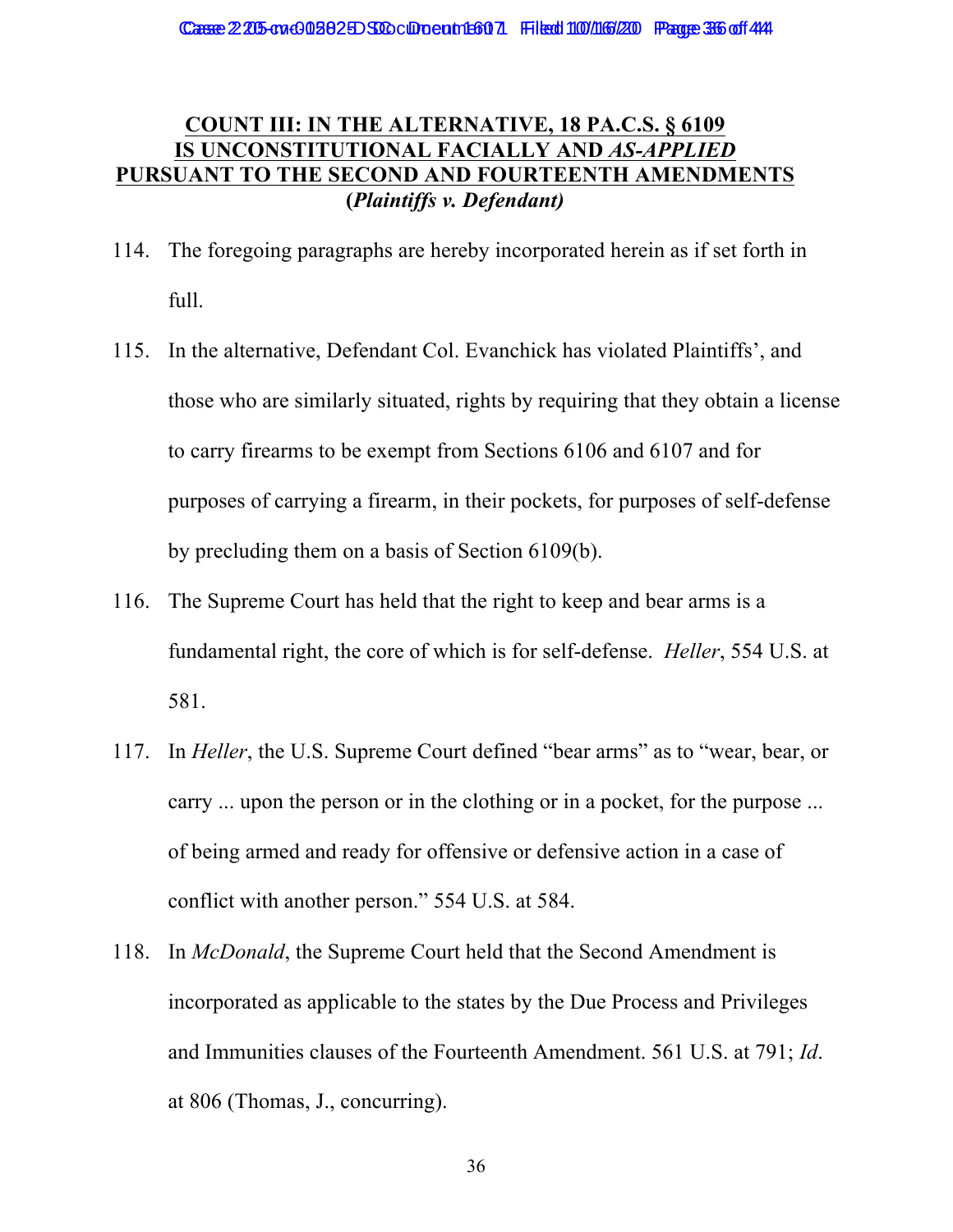- 119. 42 U.S.C. § 1983 prohibits state actors from depriving a person of a federal constitutional rights under color of state law.
- 120. Plaintiffs, and those similarly situated, are law-abiding, peaceable citizens of Pennsylvania and the United States that lawfully own, possess, and utilize firearms and ammunition, and who wish to be able to transport and carry firearms and ammunition, in the absence of a license to carry firearms, throughout this Commonwealth without being subjected to criminal prosecution, of a felonious nature, simply because they wish to transport firearms to locations and activities not permitted by Sections 6106 and 6107 and to carry firearms for their own self-defense.
- 121. Plaintiffs, and those similarly situated, are able to vote, serve on a jury, hold public office, marry and have children, sign legally binding contracts, join or be drafted into the armed forces or called upon for federal and state militia service and even be held fully accountable before the law for criminal matters to the point of being executed (*see*, 18 U.S.C. § 3591); yet, Defendant contends they are barred – by operation of 18 Pa.C.S.  $\S$  6109(b) for being under twenty-one years of age – from obtaining a license to carry firearms and therefore subjecting them to Sections 6106 and 6107, which restricts their right, in total, to lawfully transport firearms throughout this Commonwealth.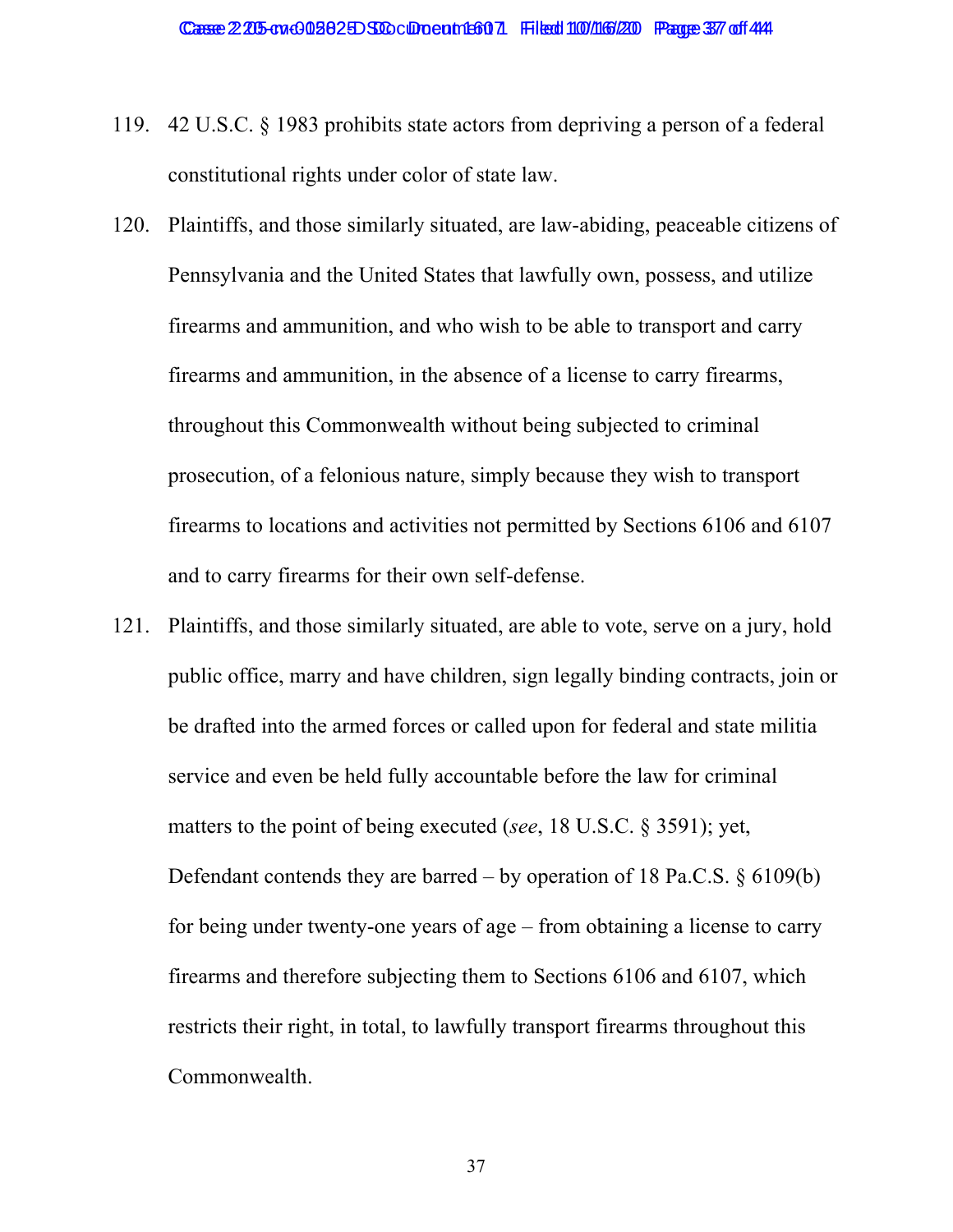- 122. In relation to the Plaintiffs, and those similarly situated, the U.S. Supreme Court has already held that at the core of the Second Amendment – the definition of "bear arms" – is to "wear, bear, or carry [a firearm] ... upon the person or in the clothing or in a pocket, for the purpose ... of being armed and ready for offensive or defensive action in a case of conflict with another person"; yet Defendant contends they must obtain a license to carry firearms to be exempt from Sections 6106 and 6107 and to be able to carry a firearm in their pocket for purposes of being armed and ready for offensive or defensive action in a case of conflict with another person.
- 123. Defendant Col. Evanchick has violated Plaintiffs', and those who are similarly situated, rights by requiring that they obtain a license to carry firearms to be exempt from Sections 6106 and 6107 and to be able to carry a firearm in their pockets for purposes of being armed and ready for offensive or defensive action in a case of conflict with another person and thereafter, precluding them obtaining a license to carry firearms.
- 124. Defendant's enforcement of Section 6109 and the regulations, customs, practices, and policies related thereto, is an infringement and an impermissible burden on Plaintiffs', and those who are similarly situated, right to keep and bear arms pursuant to the Second and Fourteenth Amendments of the U.S. Constitution, especially in light of the fact that it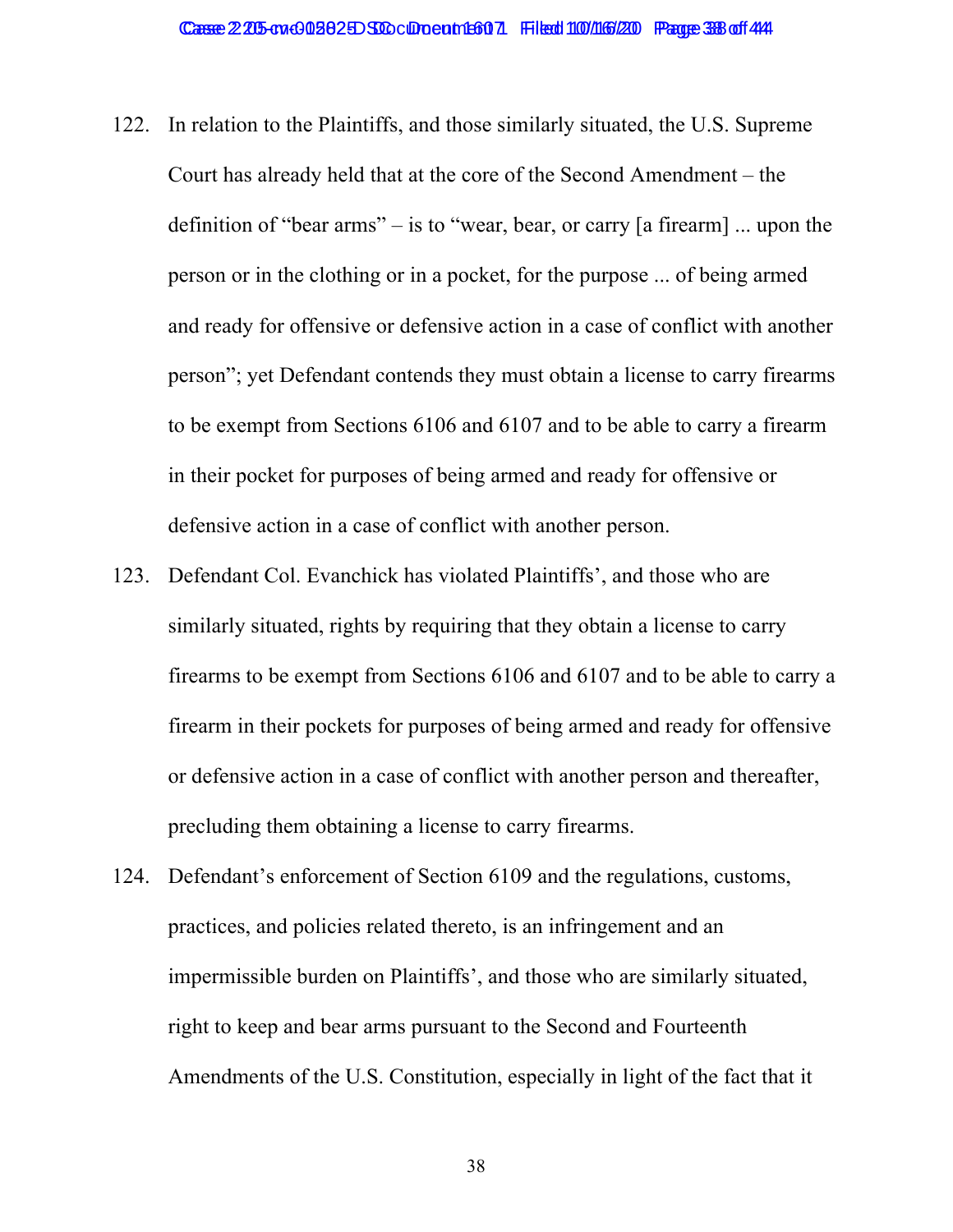prevents Plaintiffs from "wear[ing], bear[ing], or carry[ing a firearm] ... upon the person or in the clothing or in a pocket, for the purpose ... of being armed and ready for offensive or defensive action in a case of conflict with another person." *Heller*, 554 U.S. at 584.

- 125. Moreover, the Defendant's current enforcement of Section 6109 and the regulations, customs, practices, and policies related thereto forces Plaintiffs, and those similarly situated, to either comply with the draconian and unconstitutional mandate or be subjected to felony prosecution.
- 126. Therefore, as a direct and proximate result of the above infringement and impermissible burden on Plaintiffs', and those who are similarly situated, Second and Fourteenth Amendment rights, Plaintiffs, and those similarly situated, have suffered – and continue to suffer – from an unlawful deprivation of their fundamental constitutional right to keep and bear arms.
- 127. Plaintiffs have incurred nominal damages, attorney fees, and costs as a direct result of prosecuting the present court action.

#### **PRAYER FOR RELIEF**

**WHEREFORE**, Plaintiffs respectfully requests that this Honorable Court enter judgment in their favor and against Defendant, as follows: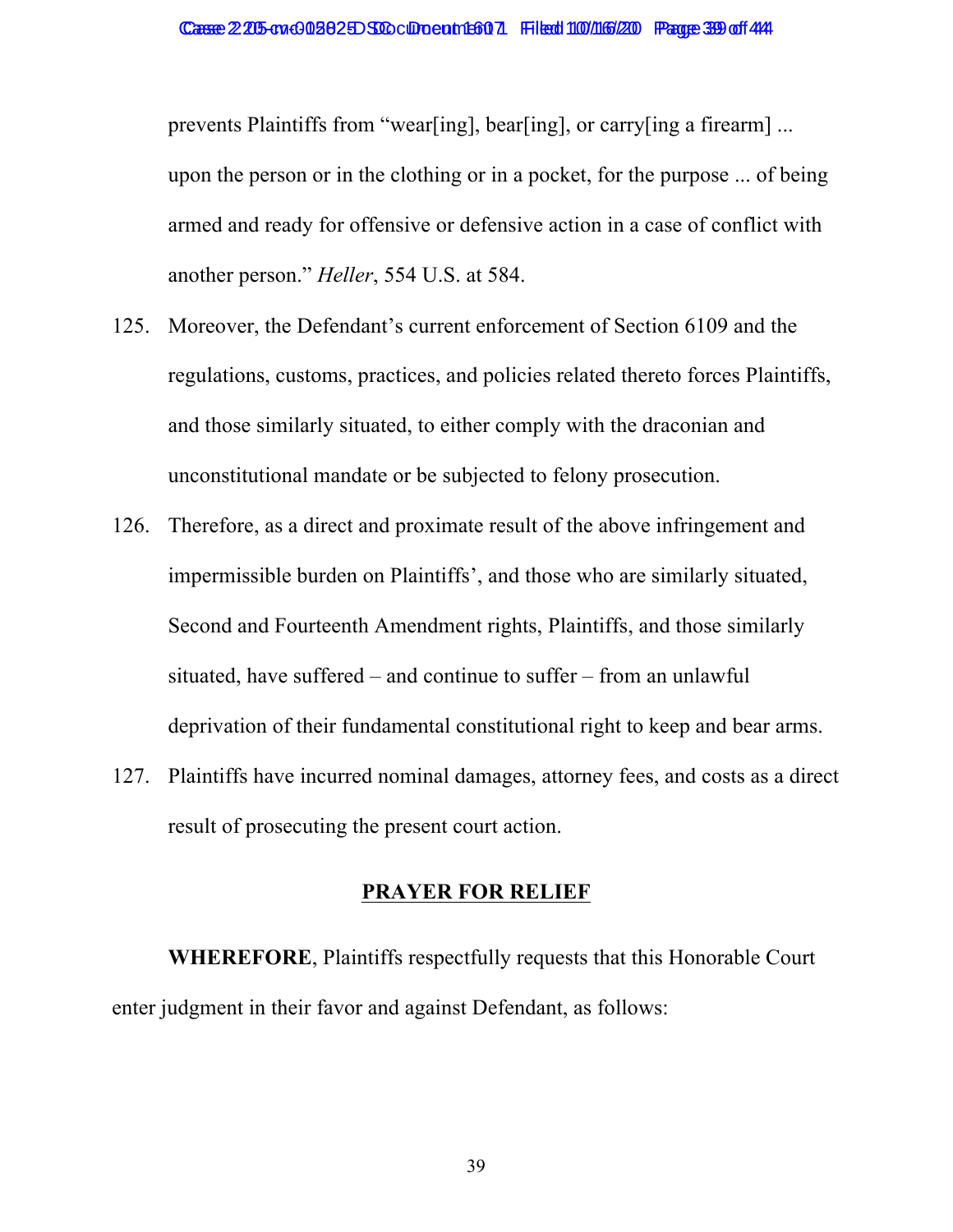- a) Declare that 18 Pa.C.S. § 6107, its derivative regulations, and all related laws, policies, and procedures violate Plaintiffs', and those who are similarly situated, right to keep and bear arms as guaranteed by the Second and Fourteenth Amendments to the United States Constitution;
- b) Preliminarily, and thereafter permanently, enjoin Defendant, his officers, agents, servants, employees, and all persons in active concert or participation with him from enforcing against Plaintiffs, and those similarly situated, 18 Pa.C.S. § 6107 and all its derivative regulations, and all related laws, policies, and procedures that would impede or criminalize Plaintiffs', and those who are similarly situated, exercise of their right to keep and bear arms;
- c) Declare that 18 Pa.C.S. § 6106, its derivative regulations, and all related laws, policies, and procedures violate Plaintiffs', and those who are similarly situated, right to keep and bear arms as guaranteed by the Second and Fourteenth Amendments to the United States Constitution;
- d) Preliminarily, and thereafter permanently, enjoin Defendant, his officers, agents, servants, employees, and all persons in active concert or participation with him from enforcing against Plaintiffs, and those similarly situated, 18 Pa.C.S. § 6106 and all its derivative regulations, and all related laws, policies, and procedures that would impede or criminalize Plaintiffs', and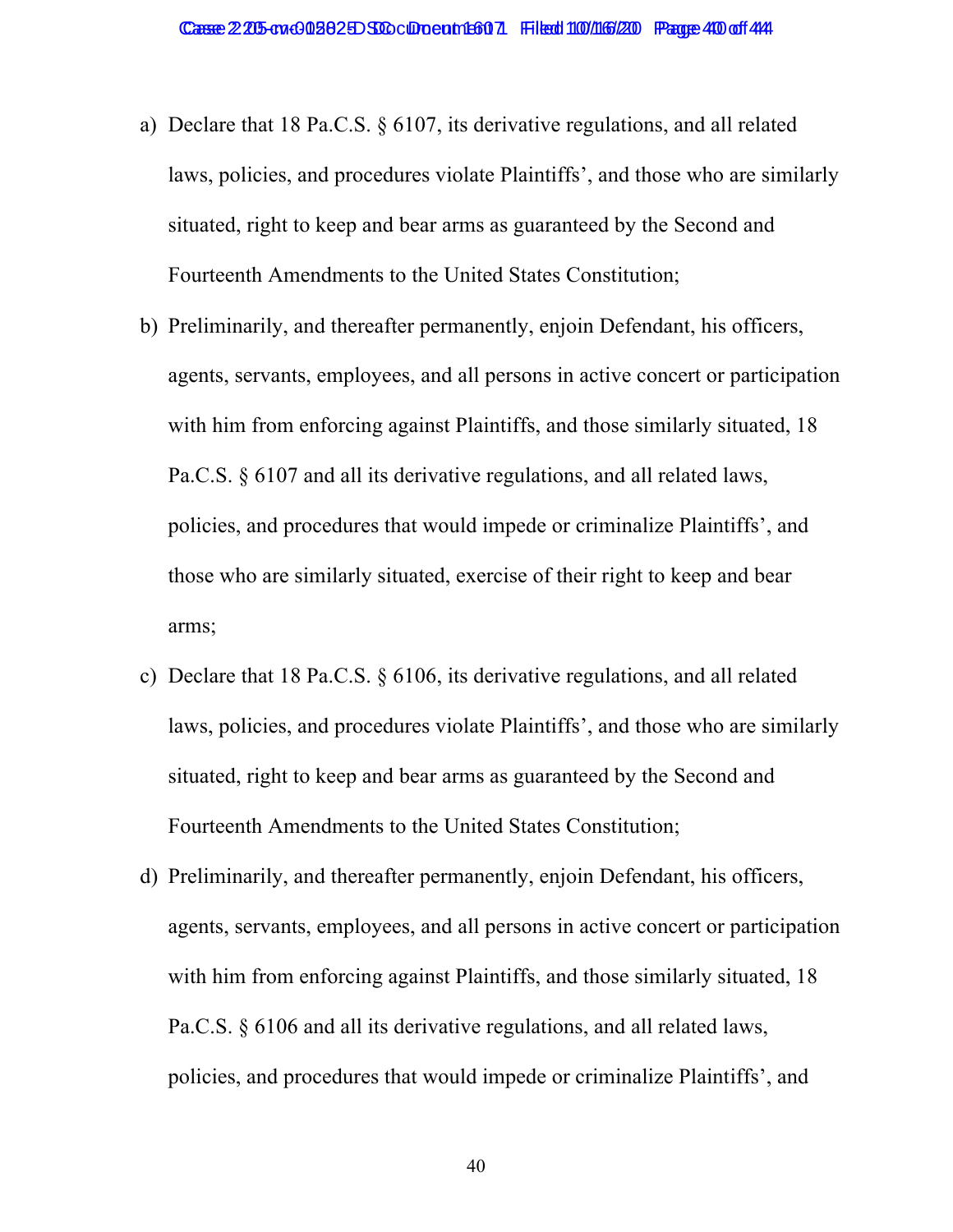those who are similarly situated, exercise of their right to keep and bear arms;

- e) Alternatively, declare that 18 Pa.C.S. § 6109, its derivative regulations, and all related laws, policies, and procedures violate Plaintiffs', and those who are similarly situated, right to keep and bear arms as guaranteed by the Second and Fourteenth Amendments to the United States Constitution;
- f) Alternatively, preliminarily, and thereafter permanently, enjoin Defendant, his officers, agents, servants, employees, and all persons in active concert or participation with him from enforcing against Plaintiffs, and those similarly situated, 18 Pa.C.S. § 6109 and all its derivative regulations, and all related laws, policies, and procedures that would impede or criminalize Plaintiffs', and those who are similarly situated, exercise of their right to keep and bear arms;
- g) Alternatively, declare that 18 Pa.C.S. § 6107, its derivative regulations, and all related laws, policies, and procedures *as-applied* to Plaintiffs, and those similarly situated, violate their right to keep and bear arms as guaranteed by the Second and Fourteenth Amendments to the United States Constitution;
- h) Alternatively, preliminarily, and thereafter permanently, enjoin Defendant, his officers, agents, servants, employees, and all persons in active concert or participation with him from enforcing against Plaintiffs, and those similarly

41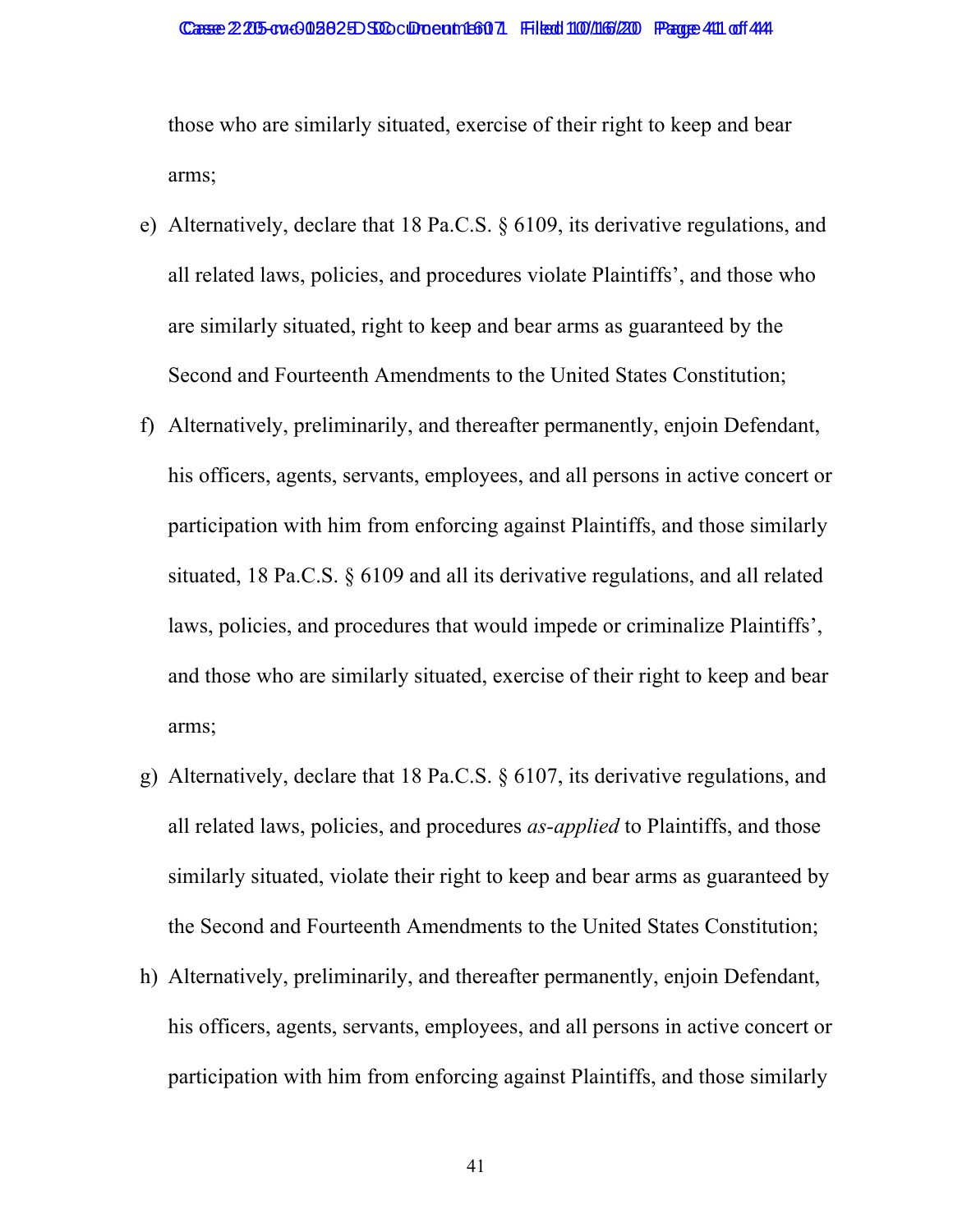situated, 18 Pa.C.S. § 6107 and all its derivative regulations, and all related laws, policies, and procedures that would impede or criminalize Plaintiffs', and those who are similarly situated, exercise of their right to keep and bear arms, *as-applied* to them;

- i) Alternatively, declare that 18 Pa.C.S. § 6106, its derivative regulations, and all related laws, policies, and procedures *as-applied* to Plaintiffs, and those similarly situated, violate their right to keep and bear arms as guaranteed by the Second and Fourteenth Amendments to the United States Constitution;
- j) Alternatively, preliminarily, and thereafter permanently, enjoin Defendant, his officers, agents, servants, employees, and all persons in active concert or participation with him from enforcing against Plaintiffs, and those similarly situated, 18 Pa.C.S. § 6106 and all its derivative regulations, and all related laws, policies, and procedures that would impede or criminalize Plaintiffs', and those who are similarly situated, exercise of their right to keep and bear arms, *as-applied* to them.
- k) Alternatively, declare that 18 Pa.C.S. § 6109, its derivative regulations, and all related laws, policies, and procedures *as-applied* to Plaintiffs, and those similarly situated, violate their right to keep and bear arms as guaranteed by the Second and Fourteenth Amendments to the United States Constitution;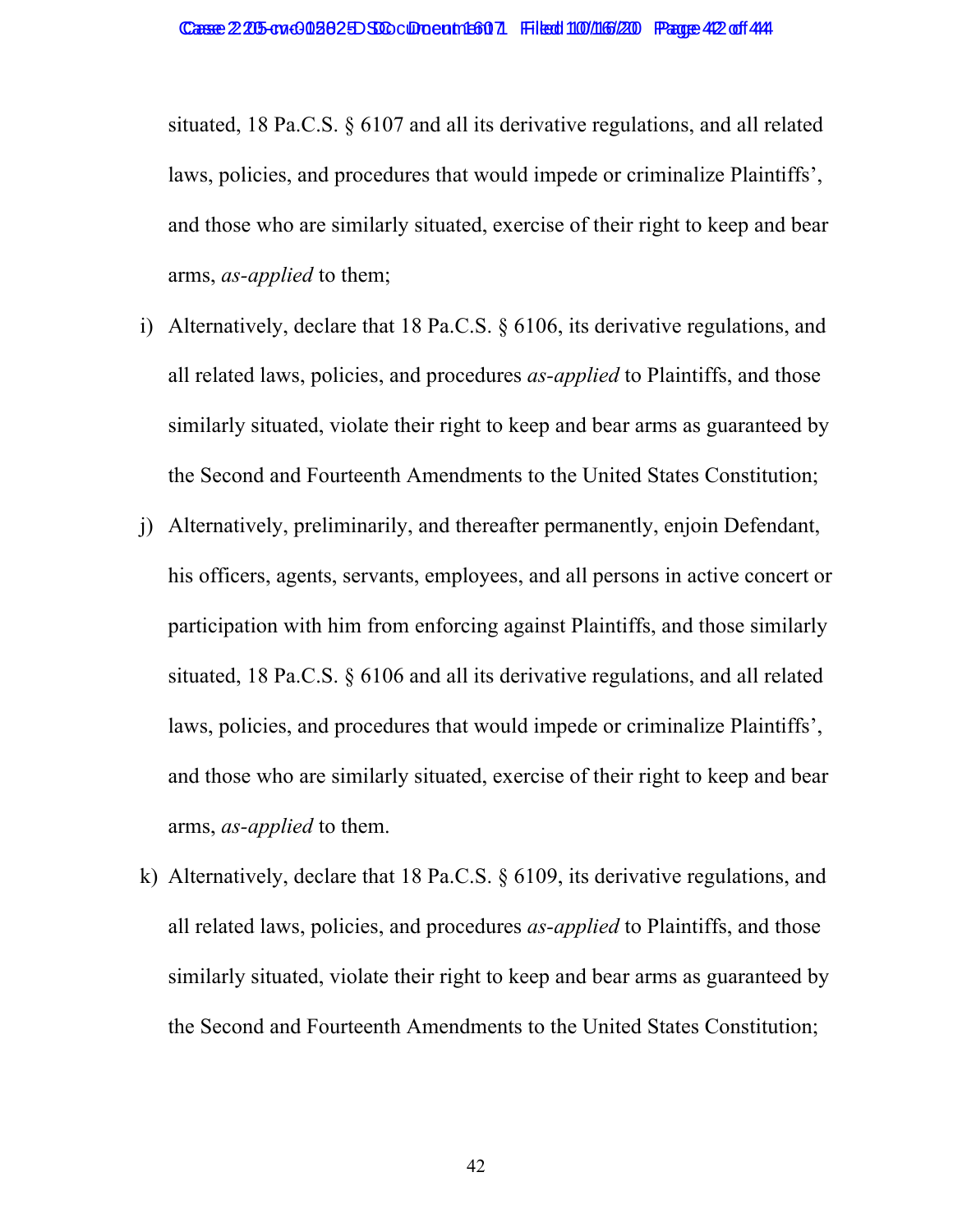- l) Alternatively, preliminarily, and thereafter permanently, enjoin Defendant, his officers, agents, servants, employees, and all persons in active concert or participation with him from enforcing against Plaintiffs, and those similarly situated, 18 Pa.C.S. § 6109 and all its derivative regulations, and all related laws, policies, and procedures that would impede or criminalize Plaintiffs', and those who are similarly situated, exercise of their right to keep and bear arms, *as-applied* to them.
- m) Award Plaintiffs nominal damages, and pursuant 42 U.S.C. § 1988, costs, and attorney fees and expenses to the extent permitted; and,
- n) Grant any and all other equitable and/or legal remedies this Court may see fit.

Respectfully Submitted,

Jodhua Perince

Joshua Prince, Esq. Joshua@Civilrightsdefensefirm.com

Civil Rights Defense Firm, P.C. 646 Lenape Road Bechtelsville, PA 19505 (888) 202-9297 ext 81114  $(610)$  400-8439 (f)

Adam Kraut, Esq. Akraut@fpclaw.org